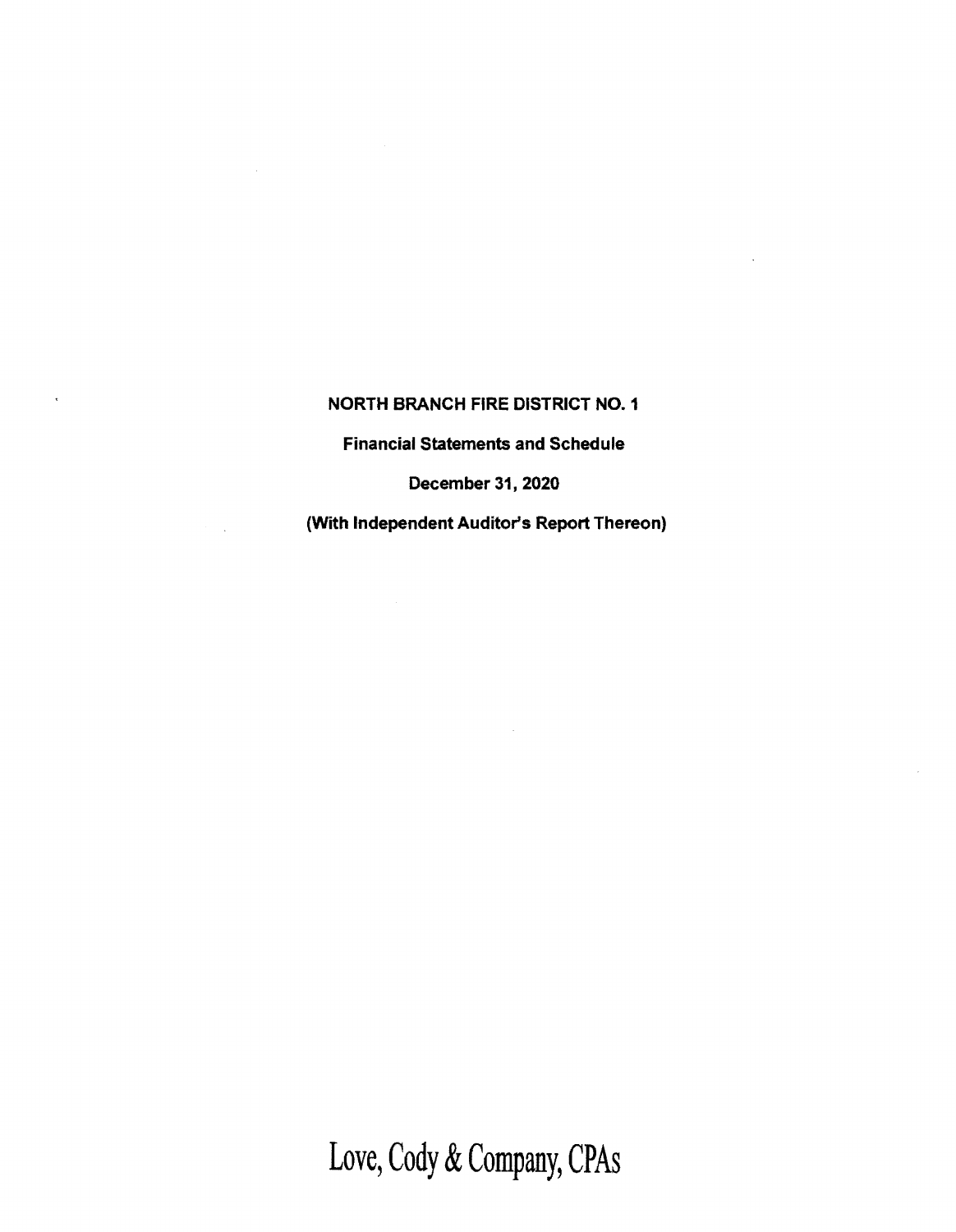### **Table of Contents**

# **SECTION I - FINANCIAL SECTION**

| Management's Discussion and Analysis (Required Supplementary Information) | 4  |
|---------------------------------------------------------------------------|----|
| <b>Basic Financial Statements</b>                                         |    |
|                                                                           | 8  |
| Statement of Revenues, Expenses and Changes in Net Position -             | 9  |
|                                                                           | 10 |
|                                                                           | 11 |
| Required Supplemental Information Other Than MD&A:                        |    |
| Schedule of Revenues, Expenses and Changes in Net Position -              | 16 |

# **SECTION** II - **COMPLIANCE AND INTERNAL CONTROL**

| Report on Internal Control Over Financial Reporting and on Compliance and |    |
|---------------------------------------------------------------------------|----|
| Other Matters Based on an Audit of Financial Statements Performed in      |    |
|                                                                           | 20 |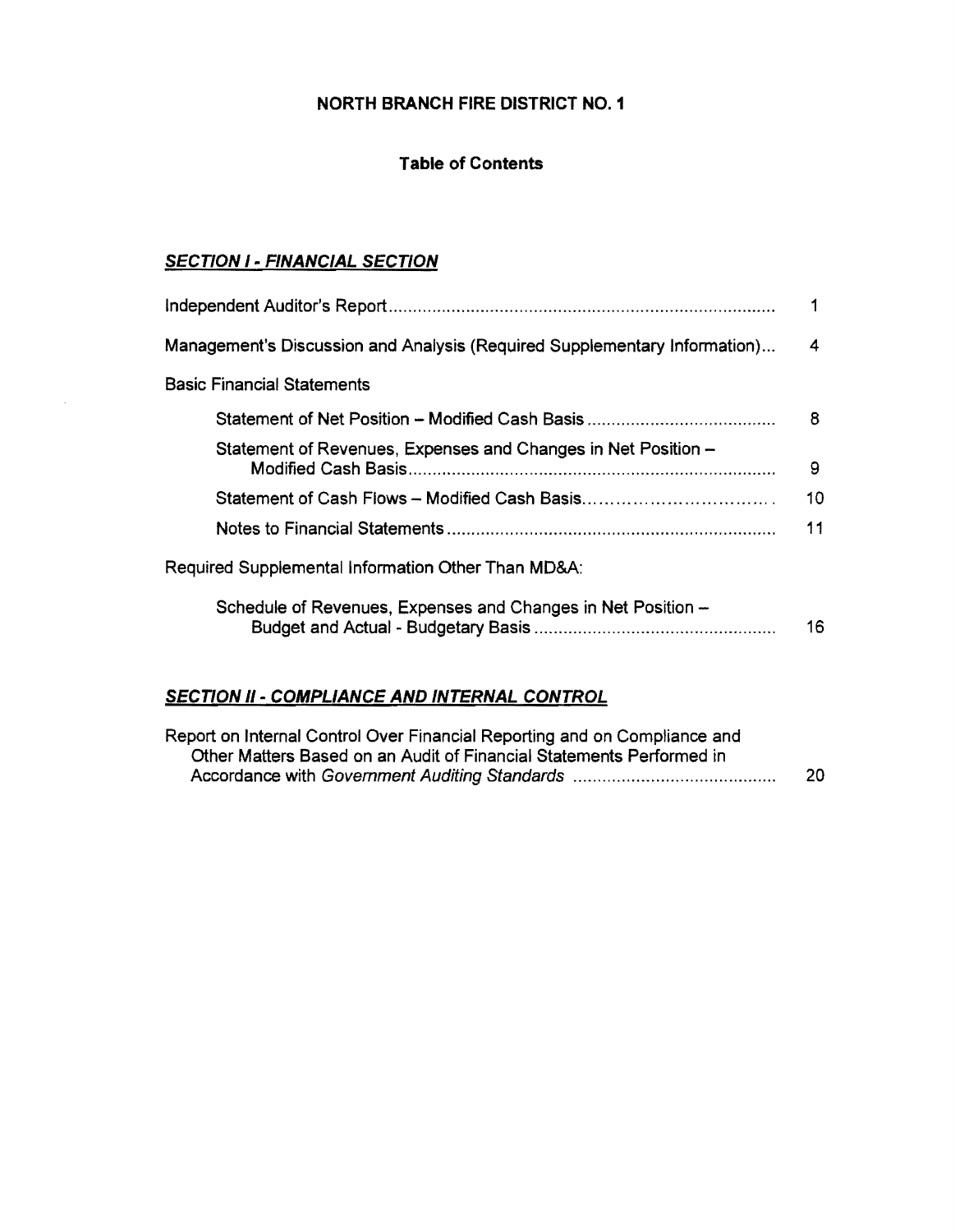

### Independent Auditor's Report

Prudential Committee North Branch Fire District No. 1 West Dover, Vermont

### Report on the Financial Statements

We have audited the accompanying financial statements of North Branch Fire District No. 1, which comprise the statement of net position - modified cash basis as of December 31, 2020 and the related statements of revenues, expenses and changes in net position - modified cash basis and cash flows - modified cash basis for the year then ended, and the related notes to the financial statements.

### Management's Responsibility for the Financial Statements

Management is responsible for the preparation and fair presentation of these financial statements in accordance with the modified cash basis of accounting described in Note 1; this includes determining that the modified cash basis of accounting is an acceptable basis for the preparation of the financial statements in the circumstances. Management is also responsible for the design, implementation, and maintenance of internal control relevant to the preparation and fair presentation of financial statements that are free from material misstatement, whether due to fraud or error.

#### Auditor's Responsibility

Our responsibility is to express an opinion on these financial statements based on our audit. We conducted our audit in accordance with auditing standards generally accepted in the United States of America and the standards applicable to financial audits contained in Government Auditing Standards, issued by the Comptroller General of the United States. Those standards require that we plan and perform the audit to obtain reasonable assurance about whether the financial statements are free from material misstatement.

An audit involves performing procedures to obtain audit evidence about the amounts and disclosures in the financial statements. The procedures selected depend on the auditor's judgment, including the assessment of the risks of material misstatement of the financial statements, whether due to fraud or error. In making those risk assessments, the auditor considers internal control relevant to the entity's preparation and fair presentation of the financial statements in order to design audit procedures that are appropriate in the circumstances, but not for the purpose of expressing an opinion on the effectiveness of the entity's internal control. Accordingly, we express no such opinion. An audit also includes evaluating the appropriateness of accounting policies used and the reasonableness of significant accounting estimates made by management, as well as evaluating the overall presentation of the financial statements.

We believe that the audit evidence we have obtained is sufficient and appropriate to provide a basis for our audit opinion.

> 115 Elm Street• P.O. Box 319 • Bennington.Vermont 05201-0319 (802) 442-5552 • (800) 894-55 I I Facsimile: (802) 442-7314 • e-mail: mail@lovecody.com www.lovecody.com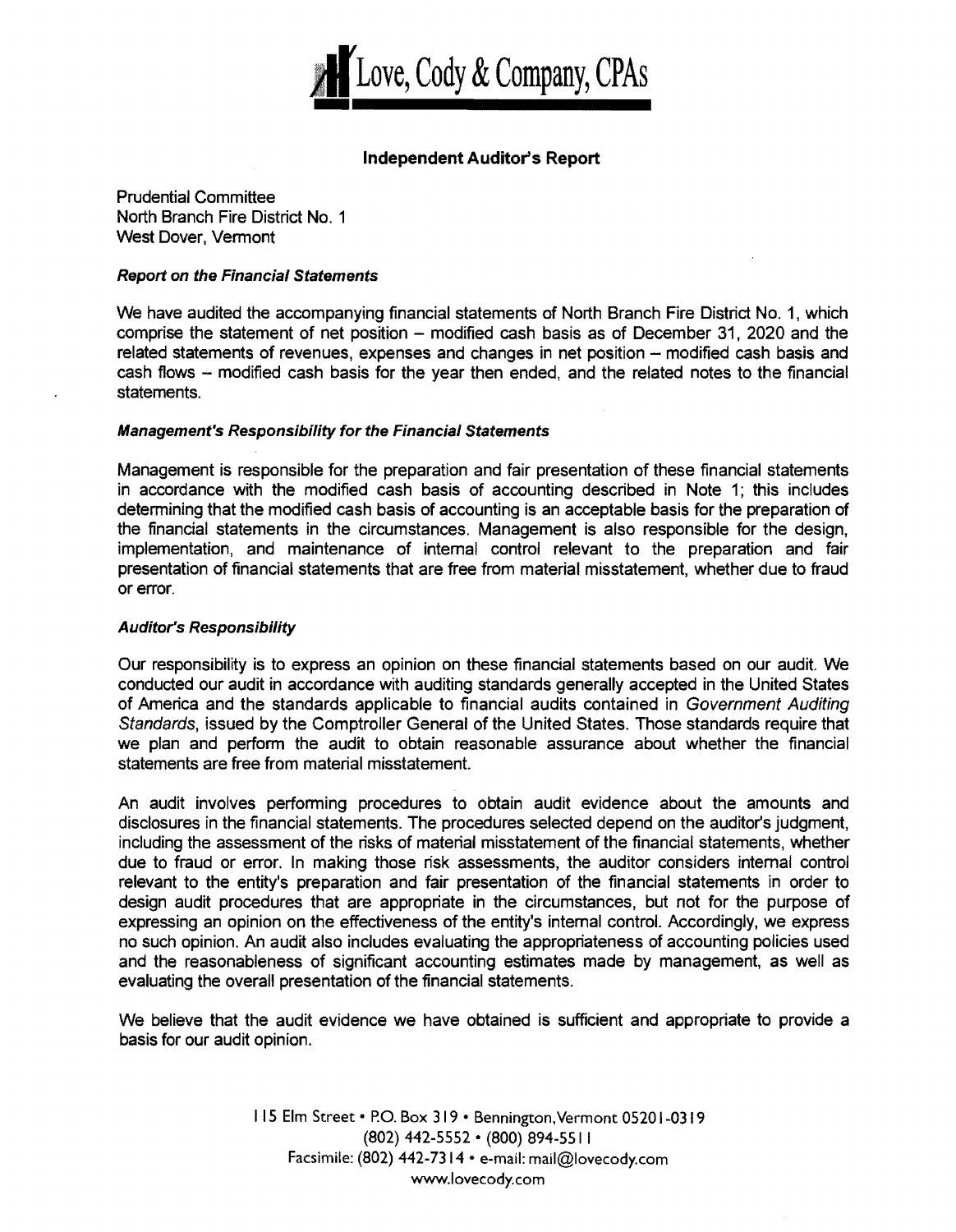### **Opinion**

In our opinion, the financial statements referred to above present fairly, in all material respects, the financial position - modified cash basis of North Branch Fire District No. 1 at December 31, 2020, and the changes in financial position - modified cash basis and cash flows - modified cash basis, thereof for the year then ended in conformity with the basis of accounting described in Note 1.

### Basis of Accounting

We draw attention to Note 1 of the financial statements, which describes the basis of accounting. The financial statements are prepared on the modified cash basis of accounting, which is a basis of accounting other than accounting principles generally accepted in the United States of America. Our opinion is not modified with respect to this matter.

### Other Matter

### **Required Supplementary Information**

The management's discussion and analysis on pages 3-6 is not a part of the basic financial statements but is supplementary information required by the Governmental Accounting Standards Board. We have applied certain limited procedures to the required supplementary information in accordance with auditing standards generally accepted in the United States of America, which consisted of inquiries of management regarding the methods of preparing the information and comparing the information for consistency with management's responses to our inquiries, the basic financial statements, and other knowledge we obtained during our audit of the basic financial statements. We do not express an opinion or provide any assurance on the information because the limited procedures do not provide us with sufficient evidence to express an opinion or provide any assurance.

#### Other Information

Our audit was conducted for the purpose of forming an opinion on the financial statements that comprise the North Branch Fire District No. 1 's basic financial statements. The budgetary comparison information on pages 15-19 is presented for purposes of additional analysis and is not a required part of the basic financial statements.

The budgetary comparison information is the responsibility of management and was derived from and relates directly to the underlying accounting and other records used to prepare the basic financial statements. Such information has been subjected to the auditing procedures applied in the audit of the basic financial statements and certain additional procedures, including comparing and reconciling such information directly to the underlying accounting and other records used to prepare the basic financial statements or to the basic financial statements themselves, and other additional procedures in accordance with auditing standards generally accepted in the United States of America. In our opinion, the budgetary comparison information is fairly stated, in all material respects, in relation to the basic financial statements as a whole.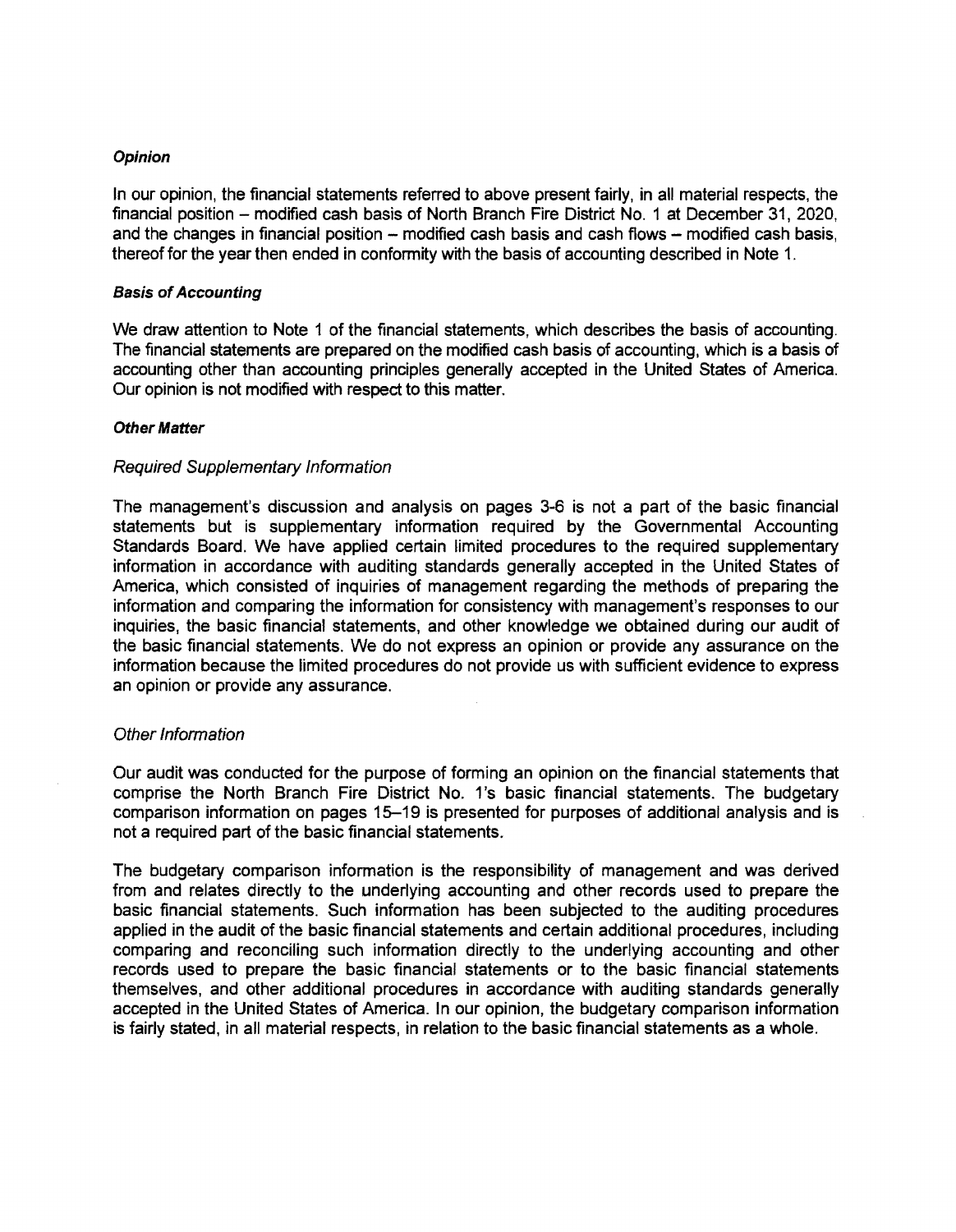#### Other Reporting Required by Government Auditing Standards

In accordance with Government Auditing Standards, we have also issued our report dated August 31, 2021, on our consideration of North Branch Fire District No. 1 's internal control over financial reporting and on our tests of its compliance with certain provisions of laws, regulations, contracts, and grant agreements and other matters. The purpose of that report is to describe the scope of our testing of internal control over financial reporting and compliance and the results of that testing, and not to provide an opinion on internal control over financial reporting or on compliance. That report is an integral part of an audit performed in accordance with Government Auditing Standards in considering North Branch Fire District No. 1 's internal control over financial reporting and compliance.

Love, Cody ; Company, CPA3, P.C.

August 31, 2021

Vt. Reg. #357

Love, Cody & Company, CPAs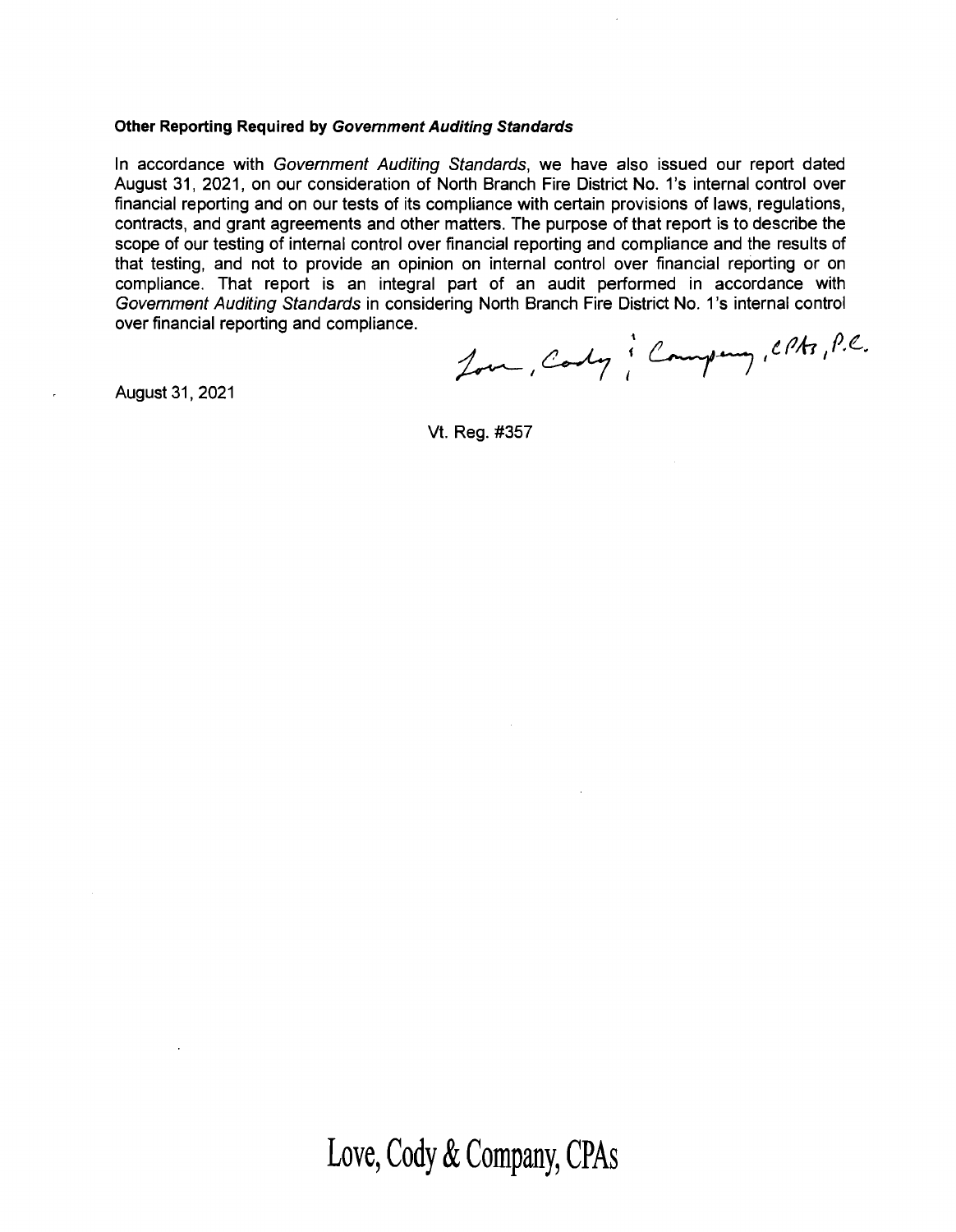### NORTH BRANCH FIRE DISTRICT NO. 1 MANAGEMENT'S DISCUSSION AND ANALYSIS December 31, 2020

The management's discussion and analysis of the North Branch Fire District No. 1 's financial performance provides an overview of the District's financial activities for the year ended December 31, 2020. This information is presented in conjunction with the audited basic financial statements, which follow this section.

### Financial Highlights for 2020

- 1. The Fire District had cash and cash equivalents balances totaling \$2,203,742 at December 31, 2020, representing an increase of \$1,124,788 from 2019 balances.
- 2. Operating revenues amounted to \$1,509,206 in 2020.
- 3. 2020 operating expenses amounted to \$1,215,674 inclusive of depreciation and amortization charges totaling \$407,574.

### Overview of the Financial Statements

This annual report consists of the following three parts: Management's Discussion and Analysis, the Basic Financial Statements, and Other Required Supplementary Information.

### Required Financial Statements

The Financial Statements of the District report information using the modified cash basis of accounting. The Statement of Net Assets - Modified Cash Basis provides information on the District's assets and net assets. The Statement of Revenues, Expenses and Changes in Net Assets - Modified Cash Basis identifies the District's revenues and expenses for the year ended December 31, 2020. The third basic financial statement is the Statement of Cash Flows -Modified Cash Basis. This statement provides information on the District's cash receipts, cash payments and changes in cash resulting from operations, investments and financing activities.

#### Financial Analysis of the District

This section summarizes information and data as related to the financial statements for the year ended December 31, 2020.

The Statement of Net Assets - Modified Cash Basis and the Statement of Revenues and Expenses - Modified Cash Basis provide an indication of the District's financial condition and changes in its financial condition.

Table 1 (see following page) provides a condensed Statement of Net Assets - Modified Cash Basis. Capital assets, net of accumulated depreciation are the largest component at more than \$10.4 million. Cash and cash equivalents are the second largest component of the District's assets at \$2,203,742. Current assets, comprised of unrestricted cash balances, amounted to \$721,098 at December 31, 2020.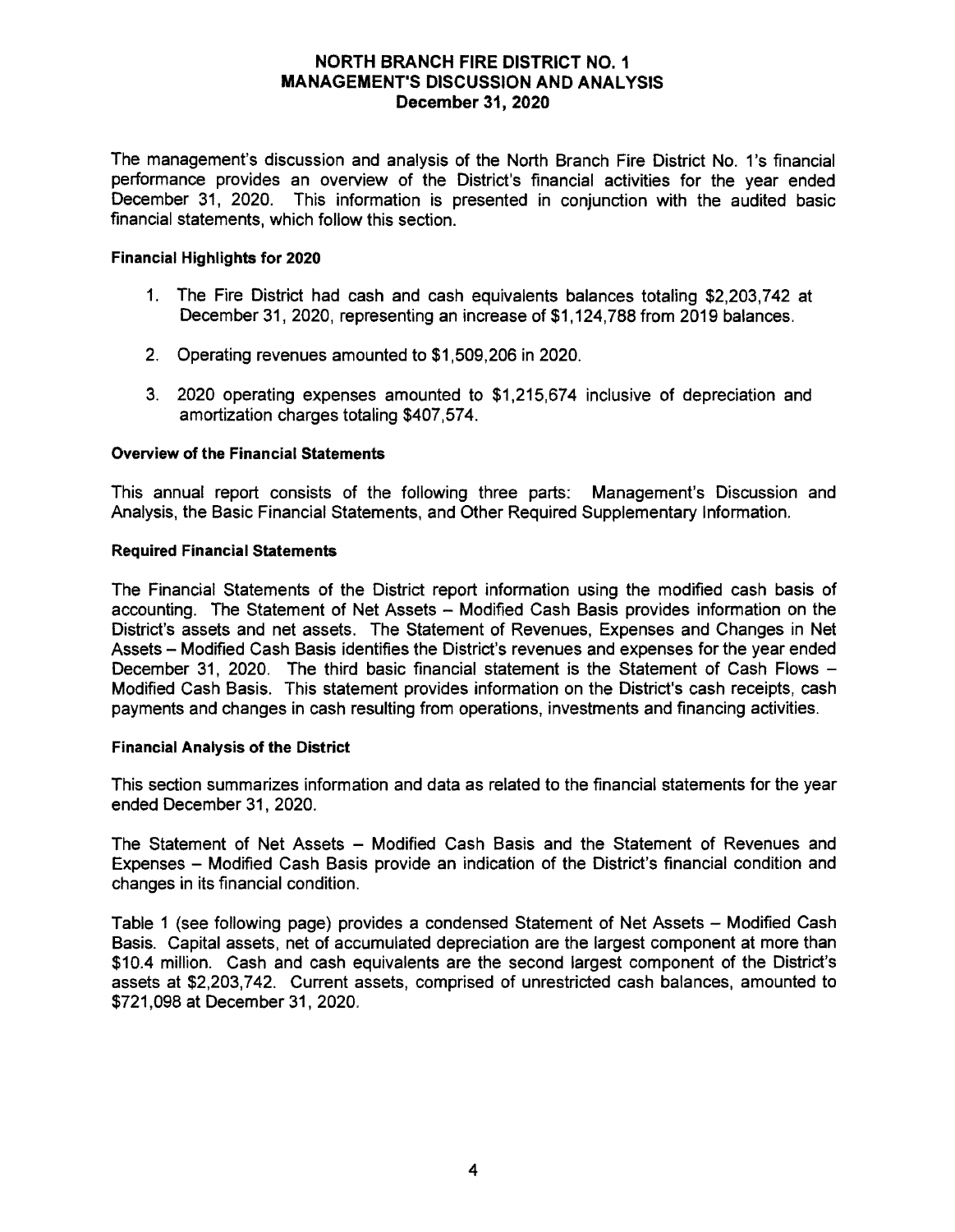### NORTH BRANCH FIRE DISTRICT NO. 1 MANAGEMENT'S DISCUSSION AND ANALYSIS December 31, 2020

|                                                  |    | 2020       | 2019       |
|--------------------------------------------------|----|------------|------------|
| Assets:                                          |    |            |            |
| Current assets                                   | S  | 721,098    | 413,779    |
| Restricted cash and investments                  |    | 1,482,644  | 665,175    |
| Capital assets and deferred financing costs, net |    | 10,442,180 | 10,358,774 |
| Total assets                                     | S  | 12,645,922 | 11,437,728 |
| Liabilities:                                     |    |            |            |
| <b>Current liabilities</b>                       | \$ | 2,025      | 13,069     |
| Bond payable                                     |    | 5,552,267  | 5,743,166  |
| <b>Total liabilities</b>                         |    | 5,554,292  | 5,756,235  |
| <b>Net position:</b>                             |    |            |            |
| Invested in capital assets, net of related debt  |    | 4,887,539  | 4,613,085  |
| <b>Restricted net assets</b>                     |    | 1,482,645  | 665,175    |
| Unrestricted net assets                          |    | 721,446    | 403,233    |
| Total net position                               |    | 7,091,630  | 5,681,493  |
| Total liabilities and net position               | \$ | 12,645,922 | 11,437,728 |

### Table 1 Condensed Statement of Net Position - Modified Cash Basis

Table 2 presents condensed information from the District's operating statement. Operating revenues exceeded operating expenses by \$293,532. Non-operating revenues, inclusive of investment earnings and deposits for future projects, amounted to \$1,116,604. In total, net position increased by \$1,410,136 in 2020.

## Table 2 Condensed Statement of Revenues, Expenses and Changes in Net Assets - Modified Cash Basis

|                                                                                                         |   | 2020                                     | 2019                                     |
|---------------------------------------------------------------------------------------------------------|---|------------------------------------------|------------------------------------------|
| <b>Operating revenues:</b>                                                                              |   |                                          |                                          |
| Charges for services<br>Delinquent collections and other                                                | S | 1,465,104<br>44,102                      | 1,140,895<br>33,036                      |
| Total operating revenues                                                                                |   | 1,509,206                                | 1,173,931                                |
| <b>Operating expenses:</b>                                                                              |   |                                          |                                          |
| Personnel costs<br>Other operating costs<br>Administrative and general<br>Depreciation and amortization |   | 382,581<br>202,257<br>223,262<br>407,574 | 436,930<br>229,512<br>250,456<br>294,391 |
| Total operating expenses                                                                                |   | 1,215,674                                | 1,211,289                                |

(continued)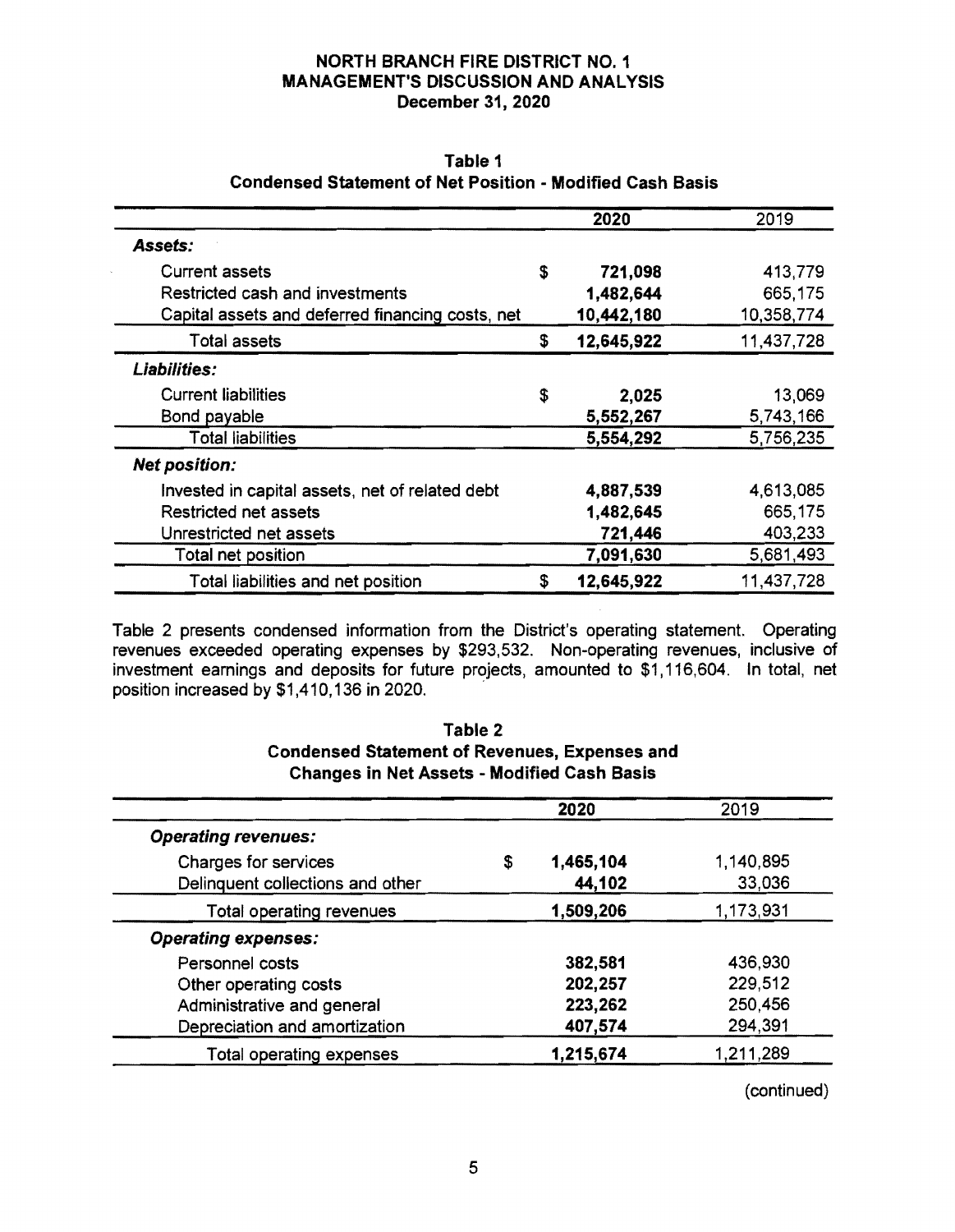### NORTH BRANCH FIRE DISTRICT NO. 1 MANAGEMENT'S DISCUSSION AND ANALYSIS December 31, 2020

### Table 2 (continued)

|                                |   | 2020      | 2019      |
|--------------------------------|---|-----------|-----------|
| <b>Operating income (loss)</b> |   | 293,532   | (37,358)  |
| <b>Nonoperating revenues</b>   |   | 1,116,604 | 431,513   |
| <b>Change in net assets</b>    |   | 1,410,136 | 394,155   |
| <b>Net assets - beginning</b>  |   | 5,681,493 | 5,287,338 |
| <b>Net assets - ending</b>     | S | 7,091,629 | 5,681,493 |

### Capital Assets

As part of implementing GASB 34 the District established a record of its capital assets based on actual or estimated historical cost. The following table presents capital assets as of December 31, 2020 and 2019, net of related accumulated depreciation. Additional information regarding capital assets is provided in footnote 3 of the accompanying financial statements.

### Table 3 Capital Assets at Year-end (Net of Depreciation)

|                                     | 2020          | 2019       |
|-------------------------------------|---------------|------------|
| Land and land improvements          | \$<br>498,555 | 531,403    |
| Distribution and collection systems | 227,236       | 207,067    |
| Plant, buildings and improvements   | 9,617,079     | 9,493,275  |
| Office furniture and equipment      | 2,547         | 4,377      |
| Laboratory and process equipment    | 85,854        | 106,130    |
| <b>Billing software</b>             |               | 379        |
| Equipment and vehicles              | 8,535         | 13,620     |
|                                     | 10,439,806    | 10,356,251 |

### Budgetary Comparison Schedule

A budgetary comparison schedule accompanies the basic financial statements. The schedule is prepared on the budgetary basis which records expenditures for capital assets as expenses and does not recognize depreciation expense. The following are some of the more significant budget variances for 2020.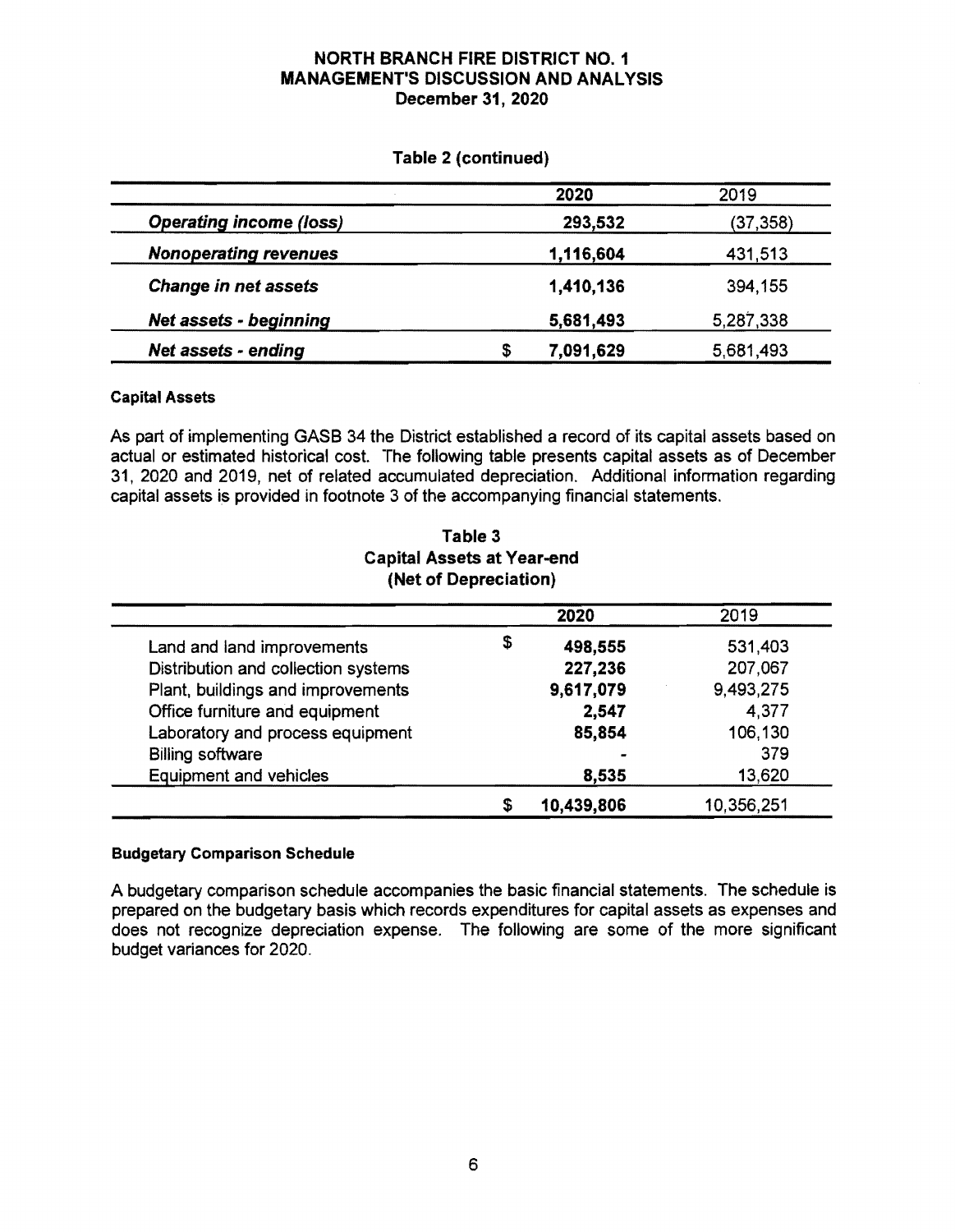### NORTH BRANCH FIRE DISTRICT N0.1 MANAGEMENT'S DISCUSSION AND ANALYSIS December 31, 2020

### Revenue Variances:

Several tax sales and delinquent accounts were received during the fiscal year 2020 more than anticipated. In addition, the balance of the grant was received for the upgrade of the treatment facility that was approved by voters on November 9, 2017.

### Expense Variances:

There was a temporary reduction in staffing which resulted in lower wages and health insurance.

### Long~ Term Debt:

On December 10, 2010 the Fire District received a \$1,800,000 bond to upgrade the wastewater treatment facility. In 2019 the interest payment was \$54,273, the principal was \$90,000 and the Federal Sequester figure was \$2,937, a grand total paid in 2019 of \$147,209. This bond will be paid in the year 2037.

On November 9, 2017 the voters approved a bond in the amount of \$4,700,000. This too was to upgrade the treatment facility. At this time the construction is substantially finished. We have budgeted \$206,758 in 2020 to make the first payment. The preliminary interest rate of 0.00% per annum and with a preliminary administrative fee of 2.00%, subject to change based on final disbursed value, beginning on June 1, 2020. This bond currently will be paid off in 2039.

#### Economic Factors and Next Year's Budget and Rates:

The Prudential Committee adopted the District's 2021 budget on May 3, 2021. Rates fluctuate depending on the total gallons consumed and the funds voted to raise and appropriate at the Annual Meeting held on the last Tuesday in March. The minimum fee on each bill is \$75.00.

#### Additional Financial Information

This financial report is designed to provide the District's customers and other interested parties with an overview of the District's financial operations and financial condition. Should the reader have questions regarding the information included in this report or wish to request additional financial information, please contact the North Branch Fire District No. 1, Administrations Office at 78 Dorr Fitch Road in West Dover, VT 05356.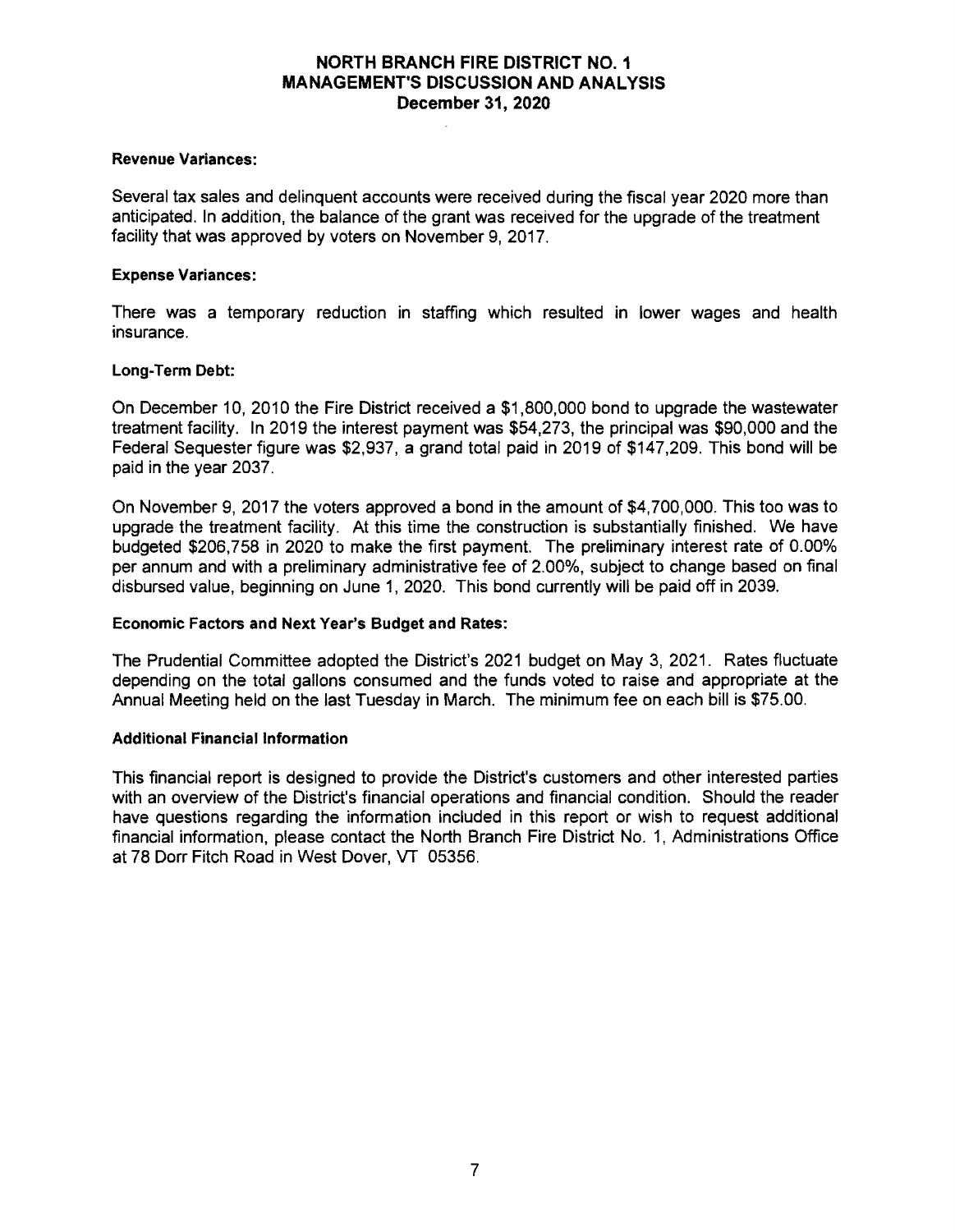## NORTH BRANCH FIRE DISTRICT NO. 1 Statement of Net Position - Modified Cash Basis December 31, 2020

| <b>Assets</b>                                             |    |            |
|-----------------------------------------------------------|----|------------|
| Current assets:                                           |    |            |
| Cash and cash equivalents                                 | \$ | 721,098    |
| <b>Total current assets</b>                               |    | 721,098    |
| Noncurrent assets:                                        |    |            |
| Restricted cash and cash equivalents                      |    | 1,482,644  |
| Capital assets:                                           |    |            |
| Land and other non-depreciable capital assets             |    | 60,000     |
| Other capital assets, net of accumulated depreciation     |    | 10,379,806 |
| Deferred financing costs, net of accumulated amortization |    | 2,374      |
| <b>Total noncurrent assets</b>                            |    | 11,924,824 |
| <b>Total assets</b>                                       | S  | 12,645,922 |
| <b>Liabilities</b>                                        |    |            |
| <b>Current liabilities:</b>                               |    |            |
| Payroll withholdings                                      | \$ | 2,025      |
| Noncurrent liabilities:                                   |    |            |
| Bonds payable                                             |    | 5,552,267  |
| <b>Total liabilities</b>                                  |    | 5,554,292  |
|                                                           |    |            |
| <b>Net Position</b>                                       |    |            |
| Invested in capital assets, net of related debt           |    | 4,887,539  |
| Restricted for future expenditures                        |    | 1,482,644  |
| Restricted for capital projects                           |    | 319,525    |
| Unrestricted                                              |    | 401,922    |
| <b>Total net position</b>                                 |    | 7,091,630  |
| <b>Total liabilities and net position</b>                 | \$ | 12,645,922 |

See accompanying notes to financial statements.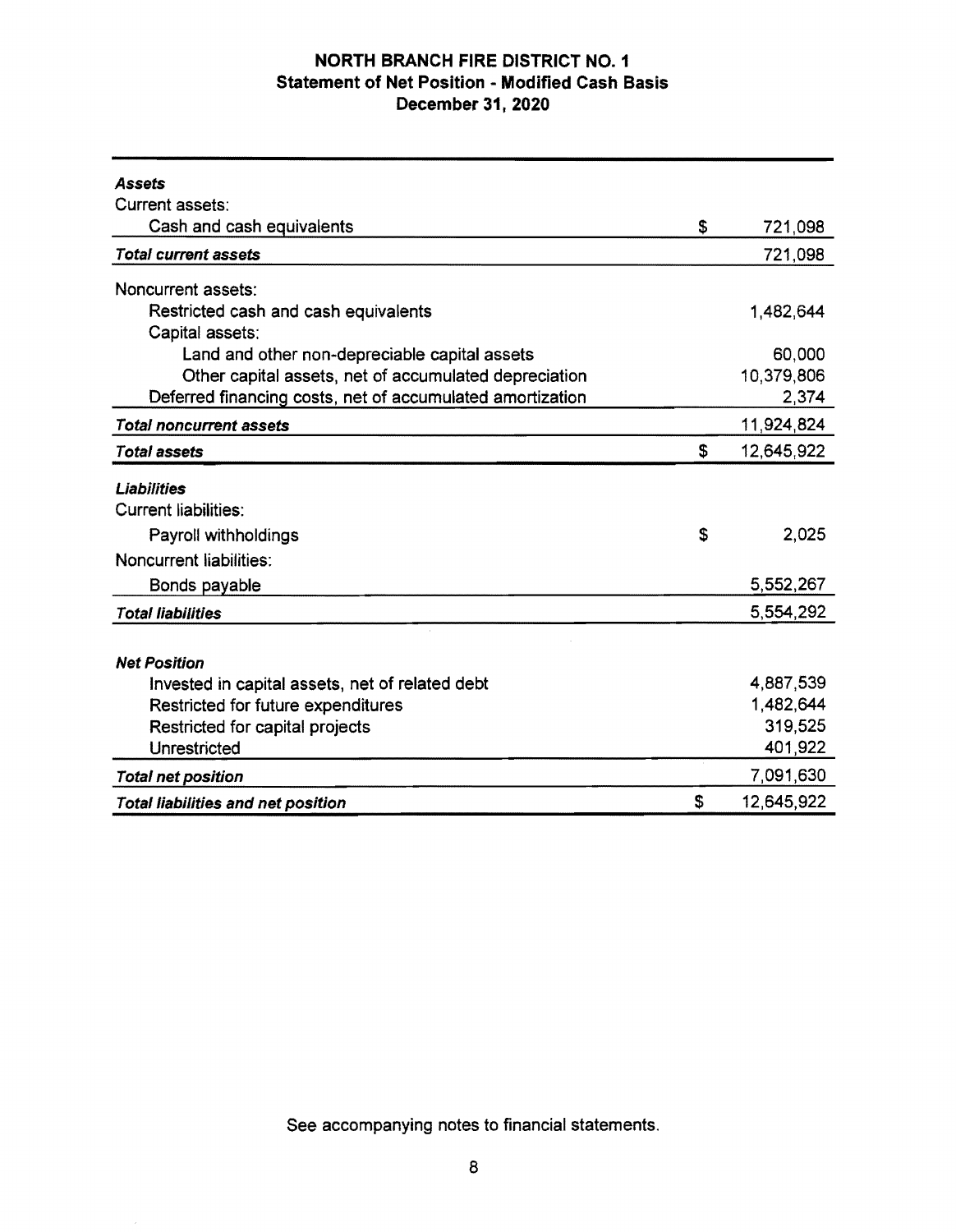# NORTH BRANCH FIRE DISTRICT NO. 1 Statement of Revenues, Expenses and Changes in Net Position - Modified Cash Basis Year Ended December 31, 2020

| <b>Operating revenues:</b>         |                 |
|------------------------------------|-----------------|
| <b>Charges for services</b>        | \$<br>1,465,104 |
| Delinquent collection              | 44,102          |
| <b>Total operating revenues</b>    | 1,509,206       |
| <b>Operating expenses:</b>         |                 |
| Operations                         | 382,581         |
| Office                             | 152,659         |
| Committee                          | 16,290          |
| Loan interest                      | 54,313          |
| Employee                           | 3,382           |
| Laboratory                         | 43,228          |
| <b>Supplies</b>                    | 34,424          |
| <b>Utilities</b>                   | 25,513          |
| Repairs                            | 18,809          |
| Sludge                             | 34,091          |
| Miscellaneous                      | 7,462           |
| Permits                            | 17,148          |
| Capital projects                   | 18,200          |
| Depreciation and amortization      | 407,574         |
| <b>Total operating expenses</b>    | 1,215,674       |
| <b>Operating income</b>            | 293,532         |
| <b>Nonoperating revenues:</b>      |                 |
| Investment income                  | 235             |
| Grants                             | 193,272         |
| Debt forgiven                      | 440,049         |
| Deposits for future projects       | 483,048         |
| <b>Total nonoperating revenues</b> | 1,116,604       |
| Change in net position             | 1,410,136       |
| Net position, beginning of year    | 5,681,494       |
| Net position, end of year          | \$<br>7,091,630 |

See accompanying notes to financial statements.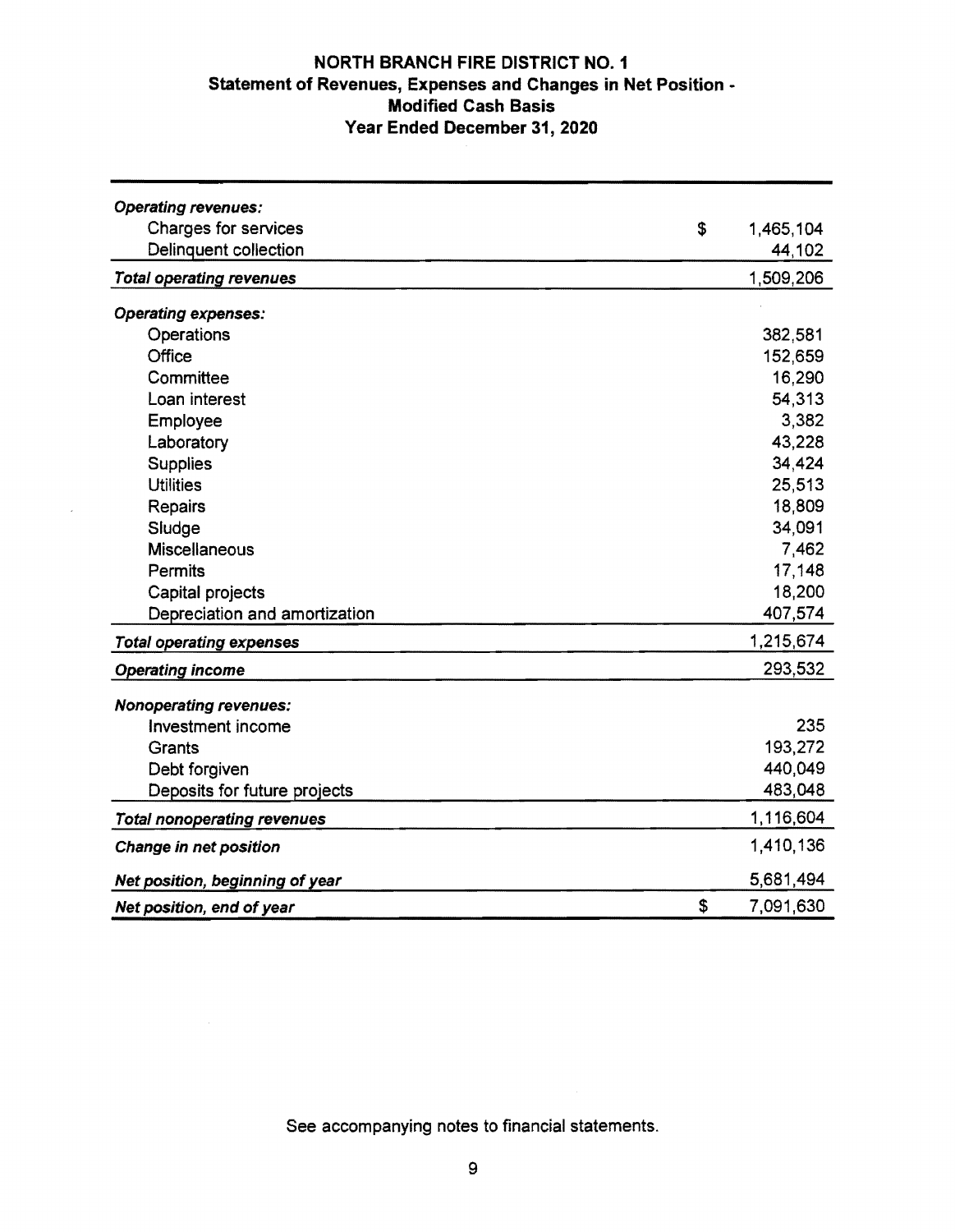# NORTH BRANCH FIRE DISTRICT NO. 1 Statement of Cash Flows - Modified Cash Basis Year Ended December 31, 2020

| Cash flows from operating activities:                                            |                 |
|----------------------------------------------------------------------------------|-----------------|
| Cash received from customers                                                     | \$<br>1,509,206 |
| Cash paid to employees                                                           | (393, 624)      |
| Cash paid to suppliers                                                           | (425,519)       |
| Net cash provided by operations                                                  | 690,063         |
| Cash flows from capital and related financing activities:                        |                 |
|                                                                                  |                 |
| Proceeds from issuance of long-term debt                                         | 486,834         |
| Principal payments on bonds                                                      | (237, 684)      |
| Grants                                                                           | 193,272         |
| Net cash provided by capital and related financing activities                    | 442,422         |
|                                                                                  |                 |
| Cash flows from investing activities:                                            |                 |
| Purchase of capital assets                                                       | (490, 980)      |
| Investment income                                                                | 235             |
| Deposits received for future projects                                            | 483,048         |
| Net cash used in investing activities                                            | (7,697)         |
| Net increase in cash and cash equivalents                                        | 1,124,788       |
| <b>Beginning cash and cash equivalents</b>                                       | 1,078,954       |
| <b>Ending cash and cash equivalents</b>                                          | \$<br>2,203,742 |
|                                                                                  |                 |
| Reconciliation of operating income to net cash provided by operating activities: |                 |
| Operating income                                                                 | \$<br>293,532   |
| Adjustments to reconcile operating income to net cash                            |                 |
| provided by operating activities:                                                |                 |
| Decrease in payroll withholdings                                                 | (11, 043)       |
| Depreciation and amortization                                                    | 407,574         |
| Net cash provided by operating activities                                        | \$<br>690,063   |

See accompanying notes to financial statements.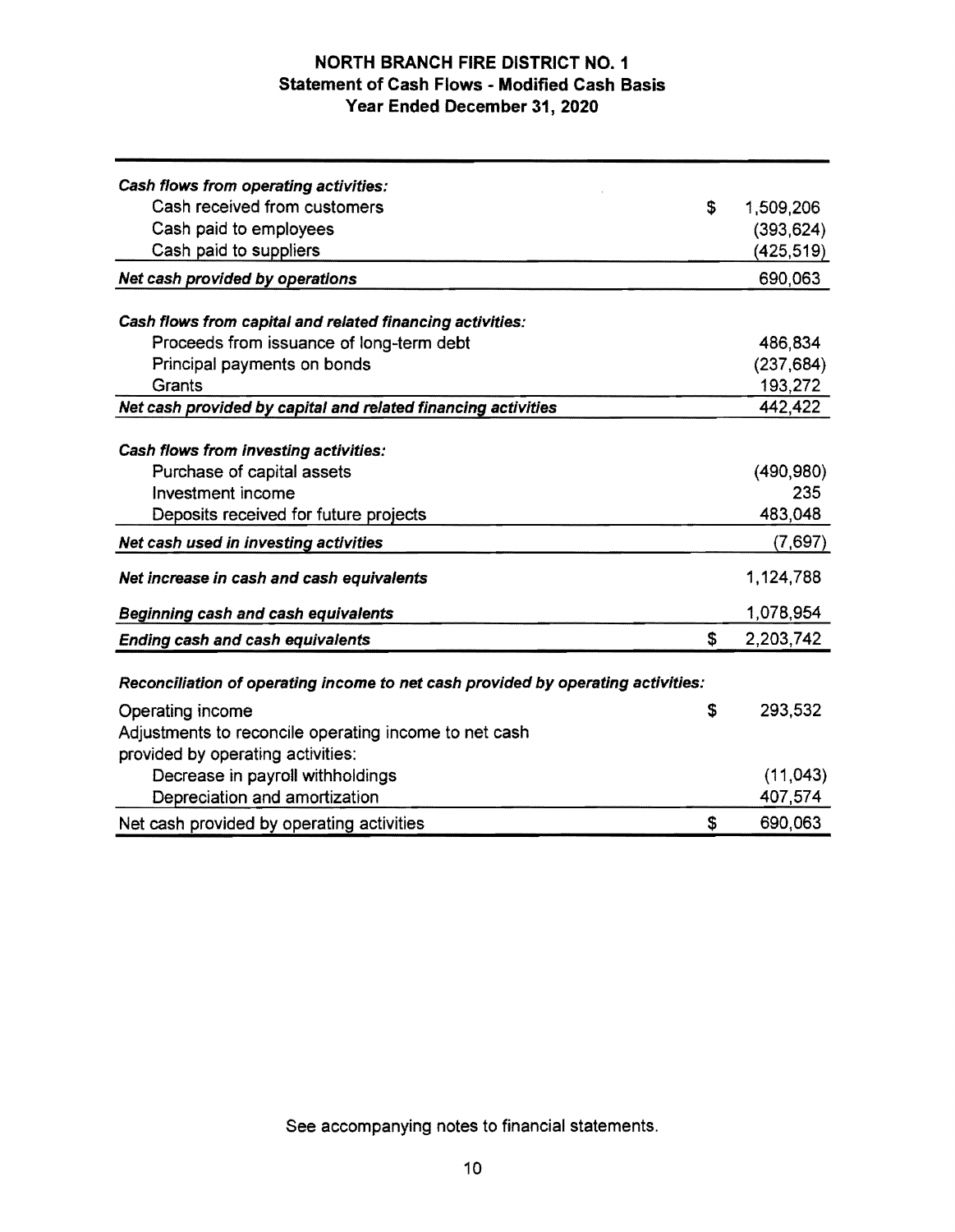### Notes to Financial Statements

# (1) Summary of Significant Accounting Policies

### (a) Definition of Entity

The North Branch Fire District No. 1 (the District) was chartered April 20, 1972, and is the basic level of government that has oversight responsibility over sewer services to the West Dover, Vermont area as provided by Title 24 Vermont Statutes Annotated. The District is governed by an elected Prudential Committee, and is not includable in any other governmental "reporting entity" as defined by authoritative guidance issued by the Governmental Accounting Standards Board. The Committee has sufficient authority to levy taxes, power to designate management, ability to significantly influence operations and accountability for fiscal matters. The District's authority is defined by local ordinances and state and federal law.

Specific criteria are used in the determination of which funds are included in the financial statements of the District as a separate reporting entity from any other unit of government. These criteria include: ( 1) oversight responsibility, which addresses the extent of the governing authority of elected officials, (2) scope of public service, which addresses the type of services provided in the geographic services area and (3) the existence of any special financing relationships which exist between the District and other entities. Based upon these criteria, there are no agencies or entities that should be combined with the financial statements of the District.

### (b) Basis of Accounting

Basis of accounting refers to when revenues and expenses are recognized in the accounts and reported in the financial statements. Basis of accounting relates to the timing of the measurements made, regardless of the measurement focus applied.

North Branch Fire District No. 1 presents its financial statements on a modified cash basis, which is a comprehensive basis of accounting other than generally accepted accounting principles in the United States of America. Under the modified cash basis of accounting no recognition is given to assets and liabilities or revenues and expenses until cash has been received or disbursed, other than recording depreciation expense for capital assets.

### (c) Plant and Waste Water Treatment System

The District's capital assets consist of a sewage treatment plant, related distribution systems, various furniture and equipment, and vehicles. Depreciation is computed using the straight-line method over estimated useful lives of 5 to 40 years. The cost of maintenance and repairs is charged to income as incurred; significant renewals and betterments are capitalized. Deduction is made for retirements resulting from renewals or betterments. Beginning in 2004 these assets are recorded in the District's financial statements.

### (d) Annual Budget

The District follows these procedures in establishing its annual budget.

1. The Administrative Manager and Chief Operator prepare the budget for the District's year ended December 31 and present it to the Prudential Committee for review and approval. The operating budget includes proposed expenditures and the means of financing them.

( continued)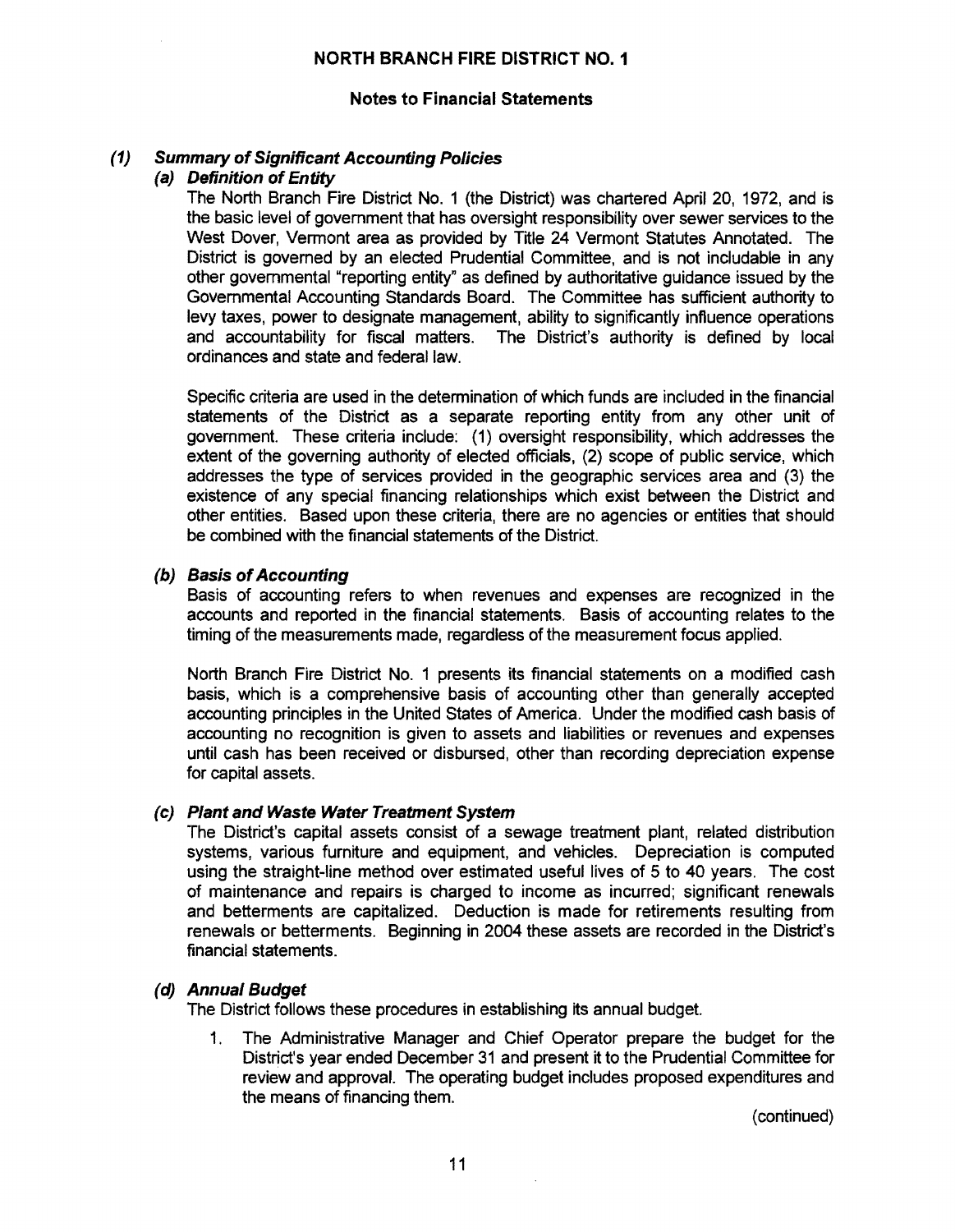### Notes to Financial Statements

### (1) Summary of Significant Accounting Policies (continued) (d) Annual Budget (continued)

- 2. Prior to the District annual meeting, the District distributes to its citizens a "District Report" which contains the warning for the annual meeting and the proposed operating budget for the year.
- 3. In March, an annual District meeting is held and the budget is legally enacted by a majority of voters present at the meeting.
- 4. Budget revisions must be approved by the Prudential Committee.
- 5. The budget is adopted on the cash basis.

### (e) Cash and Cash Equivalents

Cash and cash equivalents include amounts in demand deposits as well as short term, highly liquid investments that are readily convertible to known amounts of cash and have original maturities of three months or less except for cash equivalents in the investment accounts.

### (f) Investments

Investments are reported at cost, which approximates market.

### (g) Compensated Absences

The District. does not record liabilities for accumulated unpaid vacation pay and compensatory leave because its records are maintained on the modified cash basis.

### (2) Cash

Deposits are maintained in five financial institutions and are carried at cost. The carrying amount of the District's cash and cash equivalent balances at December 31, 2020 was \$2,203,742 with a corresponding bank balance of \$2,369,737.

#### Custodial Credit Risk of Bank Deposits

Custodial credit risk is the risk that in the event of a bank failure, the District's deposits may not be returned to it. Of the District's bank balance at December 31, 2020, \$1,035,369 was insured by the Federal Deposit Insurance Corporation, and \$1,334,368 was uninsured.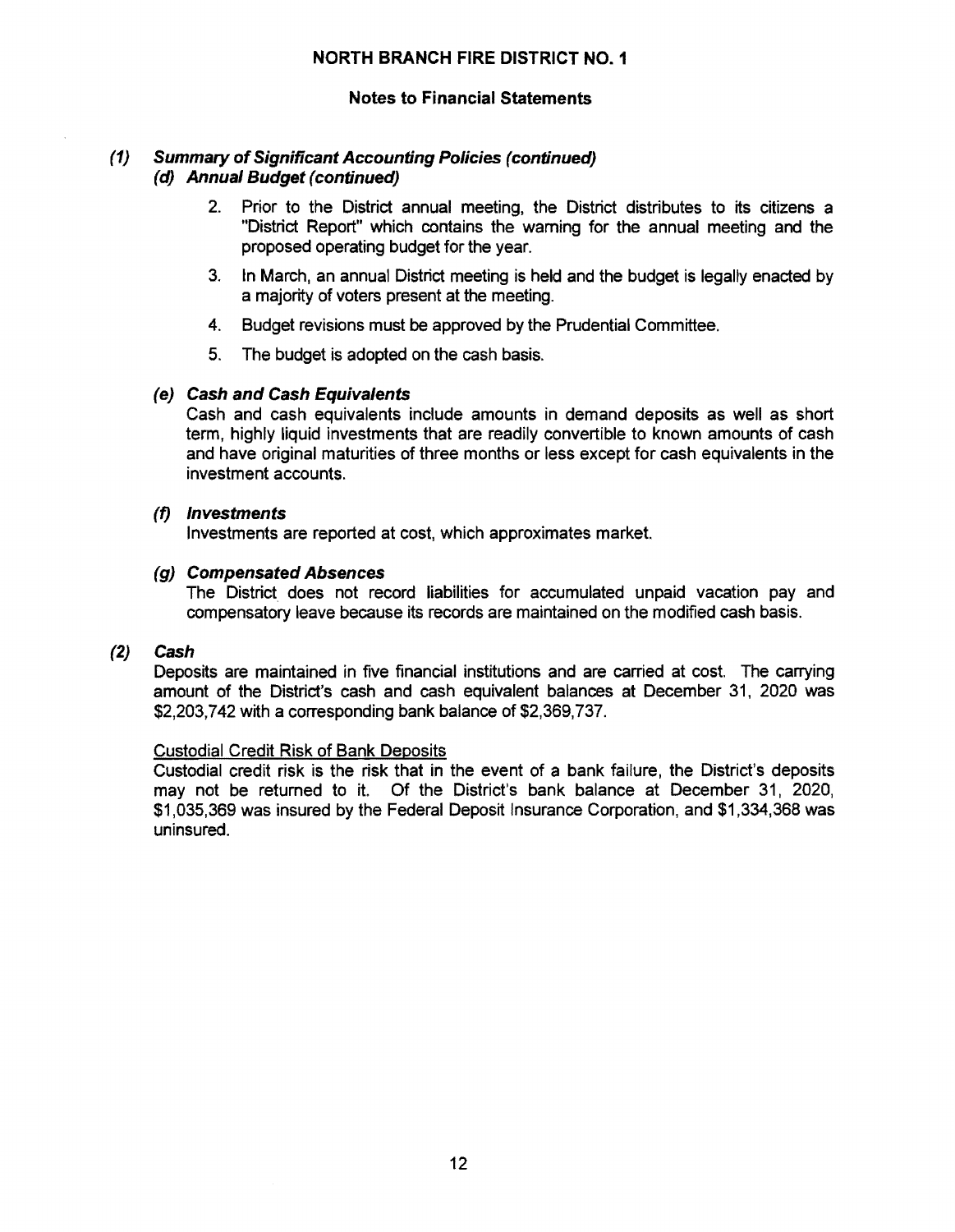### Notes to Financial Statements

### (3) Capital Assets

Capital assets consist of the following:

|                                       | <b>Beginning</b> |                  |                   | <b>Ending</b>  |
|---------------------------------------|------------------|------------------|-------------------|----------------|
|                                       | <b>Balance</b>   | <b>Additions</b> | <b>Deductions</b> | <b>Balance</b> |
| Land                                  | \$<br>60,000     |                  |                   | 60,000         |
| Subtotal of nondepreciable asset cost | 60,000           |                  |                   | 60,000         |
| Land improvements                     | 821,210          |                  |                   | 821,210        |
| Distribution and collection systems   | 523,374          | 50,703           |                   | 574,077        |
| Plant, buildings and improvements     | 10,616,560       | 440,277          |                   | 11,056,836     |
| Office furniture and equipment        | 46,696           |                  |                   | 46,696         |
| Laboratory and process equipment      | 285,803          |                  |                   | 285,803        |
| <b>Billing software</b>               | 24,807           |                  |                   | 24,807         |
| Equipment and vehicles                | 201,054          |                  |                   | 201,054        |
| Subtotal of depreciable asset cost    | 12,519,504       | 490,980          |                   | 13,010,483     |
| Totals at historical cost             | 12,579,504       | 490,980          | $\blacksquare$    | 13,070,483     |
| Less accumulated depreciation for:    |                  |                  |                   |                |
| Land Improvements                     | 349,807          | 32,848           |                   | 382,655        |
| Distribution and collection systems   | 316,307          | 30,534           |                   | 346,841        |
| Plant, buildings and improvements     | 1,123,285        | 316,473          |                   | 1,439,757      |
| Office furniture and equipment        | 42,319           | 1,830            |                   | 44,149         |
| Laboratory and process equipment      | 179,674          | 20,277           |                   | 199,949        |
| <b>Billing software</b>               | 24,428           | 379              |                   | 24,807         |
| <b>Equipment and vehicles</b>         | 187,434          | 5,084            |                   | 192,519        |
| Total accumulated depreciation        | 2,223,254        | 407,425          |                   | 2,630,677      |
| Capital assets, net                   | \$<br>10,356,250 | 83,555           |                   | 10,439,806     |

### (4) Deferred Financing Costs

Bond issuance costs are deferred and amortized over the repayment period of the bonds. Amortization expense for the year ended December 31, 2020 amounted to \$149.

### (5) Debt

In December 2010 the District issued \$1.8 million of bonds through the Vermont Municipal Bond Bank. The bond issuance qualifies for designation as Recovery Zone Economic Development (RZED) Bonds. The interest rate on the bonds is 5.5 percent; however, the U.S. Treasury subsidizes these bonds by paying 45 percent of the total interest charged. Interest payments are due every six months beginning June 1, 2011 until maturity. Principal payments of \$90,000 began on December 1, 2017 and will continue annually until the bond matures on December 1, 2036. Projects financed with bonds issued through the RZED program must meet the requirements of the Davis-Bacon Act.

( continued)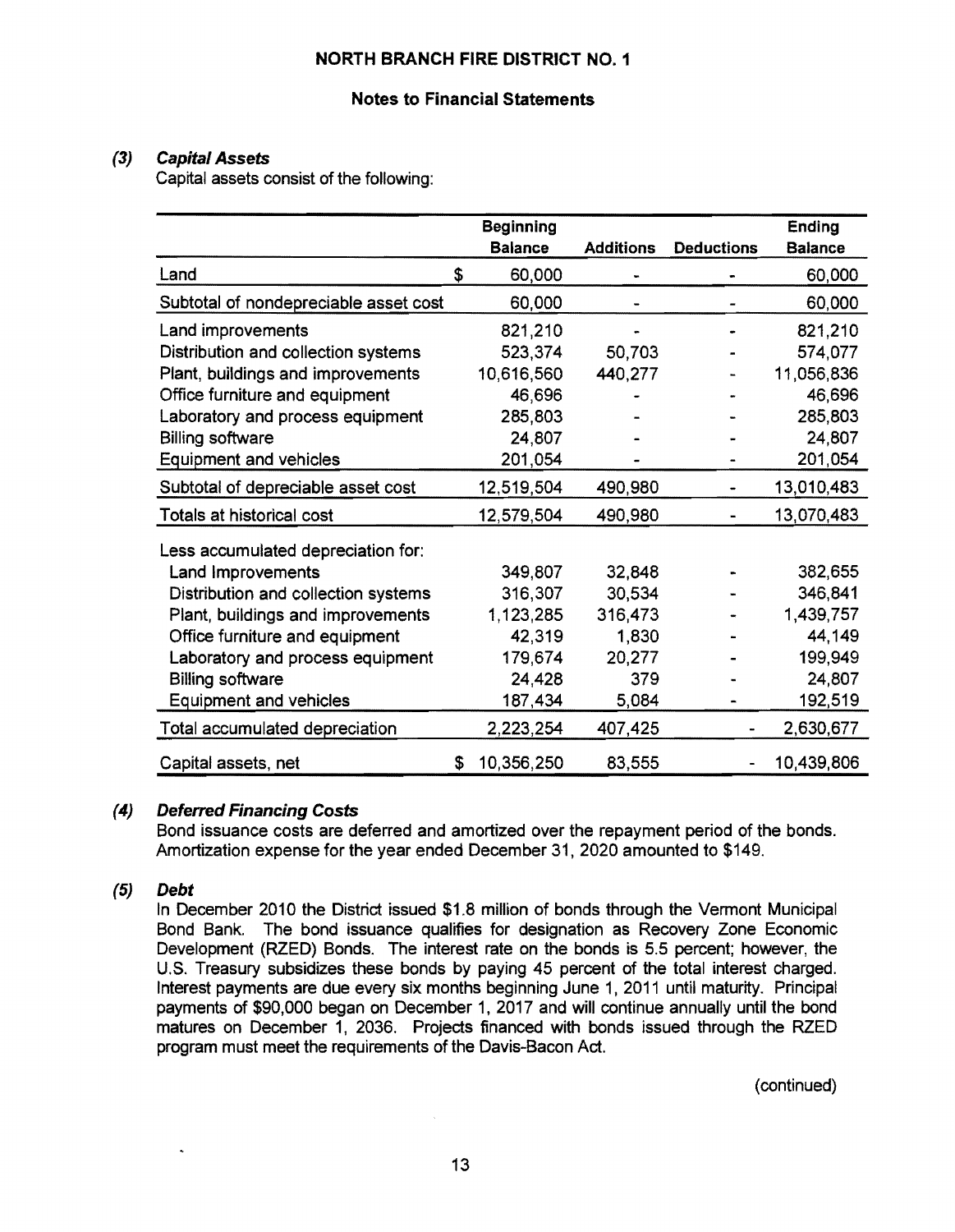## Notes to Financial Statements

## (5) Debt (continued)

During 2020, 2019 and 2018 the District received advances of \$486,834, \$2,365,937 and \$1,847,229, respectively, under a \$4.7 million, 20-year loan through the Vermont Municipal Bond Bank which is partially funded by the Federal Clean Water State Revolving Fund. The loan is non-interest bearing but is subject to 2 percent administrative fees. The current year reductions below of \$677,733 include \$440,049 of principal forgiveness and \$237,64 of principal payments.

Debt activity for the year ended December 31, 2020 is as follows:

|               | <b>Beginning</b><br><b>Balance</b> | <b>Additions</b> | <b>Reductions</b> | <b>Ending</b><br><b>Balance</b> |
|---------------|------------------------------------|------------------|-------------------|---------------------------------|
| Bonds payable | 5,743,166                          | 486.834          | (677, 733)        | 5,552,267                       |

Payments required for principal and interest for future years are listed below.

|           |    |                  |                | <b>Administrative</b> |           |  |
|-----------|----|------------------|----------------|-----------------------|-----------|--|
|           |    | <b>Principal</b> | Interest       | <b>Fees</b>           | Total     |  |
| 2021      | \$ | 90,000           | 49,406         |                       | 139,406   |  |
| 2022      |    | 240,638          | 46,626         | 82,245                | 369,509   |  |
| 2023      |    | 243,651          | 43,846         | 79,233                | 366,730   |  |
| 2024      |    | 246,724          | 41,066         | 76,160                | 363,950   |  |
| 2025      |    | 249,858          | 38,162         | 73,025                | 361,045   |  |
| 2026-2030 |    | 1,298,548        | 144,002        | 315,870               | 1,758,420 |  |
| 2031-2035 |    | 1,386,865        | 64,207         | 227,552               | 1,678,624 |  |
| 2036-2040 |    | 1,124,375        | 3,266          | 130,043               | 1,257,684 |  |
| 2041-2045 |    | 671,608          | $\blacksquare$ | 27,041                |           |  |
|           | S  | 5,552,267        | 430,581        | 1,011,169             | 6,295,368 |  |

### (6) Restricted Net Position

While no formal policy is in place, the District first uses restricted resources for expenditures for which both restricted and unrestricted net position are available.

### *(7)* Sewer Fees

The District's sewer fees are levied on the first day of May and the first day of November based upon metered water consumption and estimated consumption. The applied rates for assessments, per 1,000 gallons, were \$23.72 and \$28.80 for May 2020 and November 2020, respectively.

The applicable rate charged is calculated based upon the budgeted usage revenue approved by the voters. Sixty percent of this annual amount is assessed for the May billing, and forty percent for the November billing. Total usage is calculated for the semi-annual period, and then the pro-rata share of each ratepayer is assessed based upon the projected revenue approved in the budget.

Sewer fees attach as an enforceable lien upon property as of 30 days from the due date of assessment (June 15 and December 15, respectively). The lien is foreclosable, as governing law permits, two years from the due date if the assessment remains unpaid.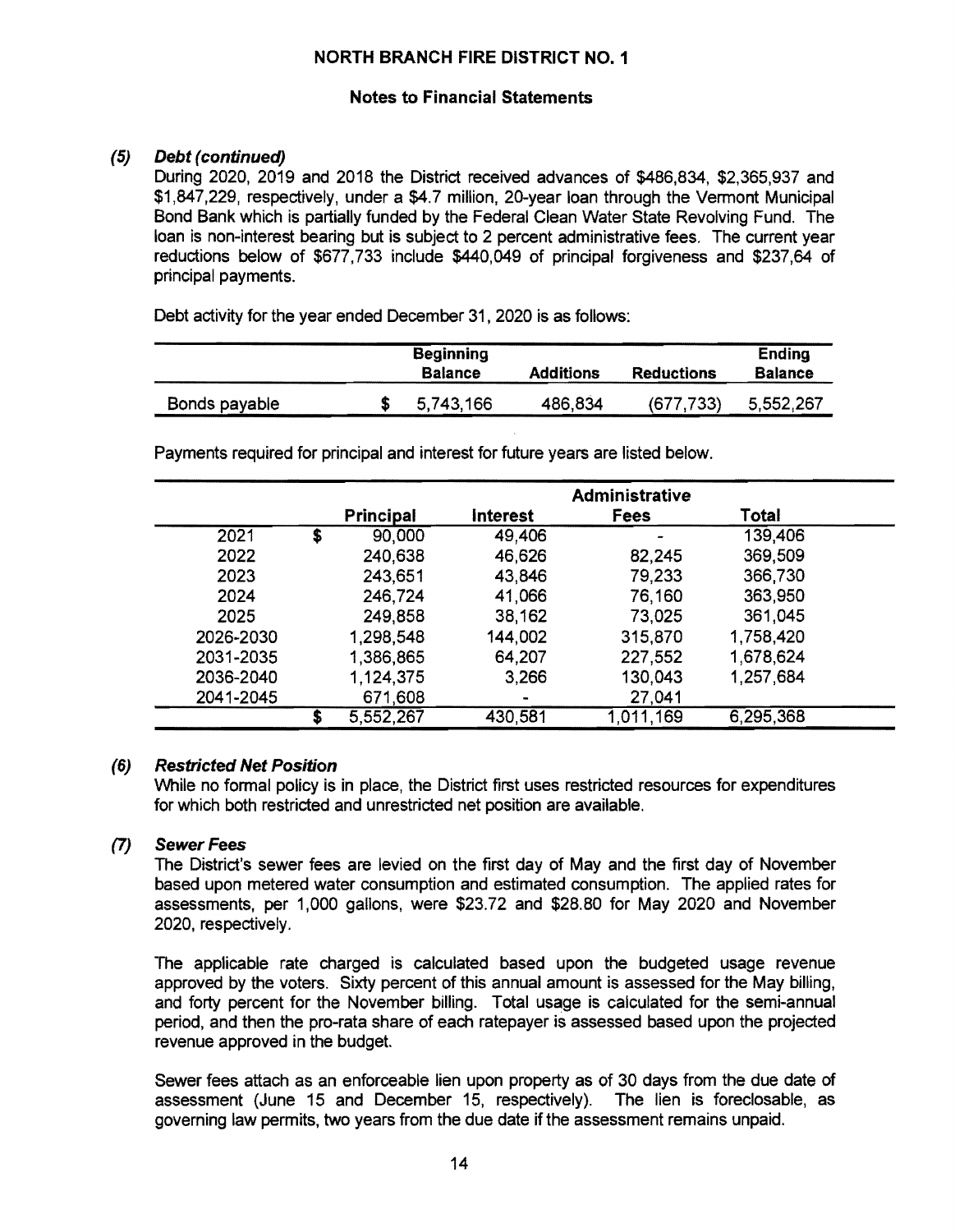### Notes to Financial Statements

### (8) Retirement Plans

District employees may defer a portion of their compensation under the provisions of IRC Section 457. District employees also participate in the Vermont Municipal Employees Retirement System. Employer contributions to these plans for 2020 totaled \$15,737.

### (9) Risk Management

The District is exposed to various risks of loss related to general liability, property and casualty, workers' compensation, employee health and accident and environmental liability. The District purchases commercial insurance coverage for the risks of losses to which it is exposed.

### (10) Budgetary Comparison Schedules

The budgetary comparison schedules accompanying the financial statements are presented on the budgetary basis, which records expenditures for capital assets as expenses and does not recognize depreciation expense.

### (11) Contingent liabilities

The District receives escrow deposits from customers for system expansion related to planned development. In the event that projects are ultimately not pursued, a portion of the deposits are refunded to the customer. The balance of deposits subject to potential refund amounted to \$473,044 at December 31, 2020.

#### (12) Subsequent Events

The District has evaluated subsequent events through August 31, 2021, the date on which the financial statements were available to be issued. There were no reportable subsequent events.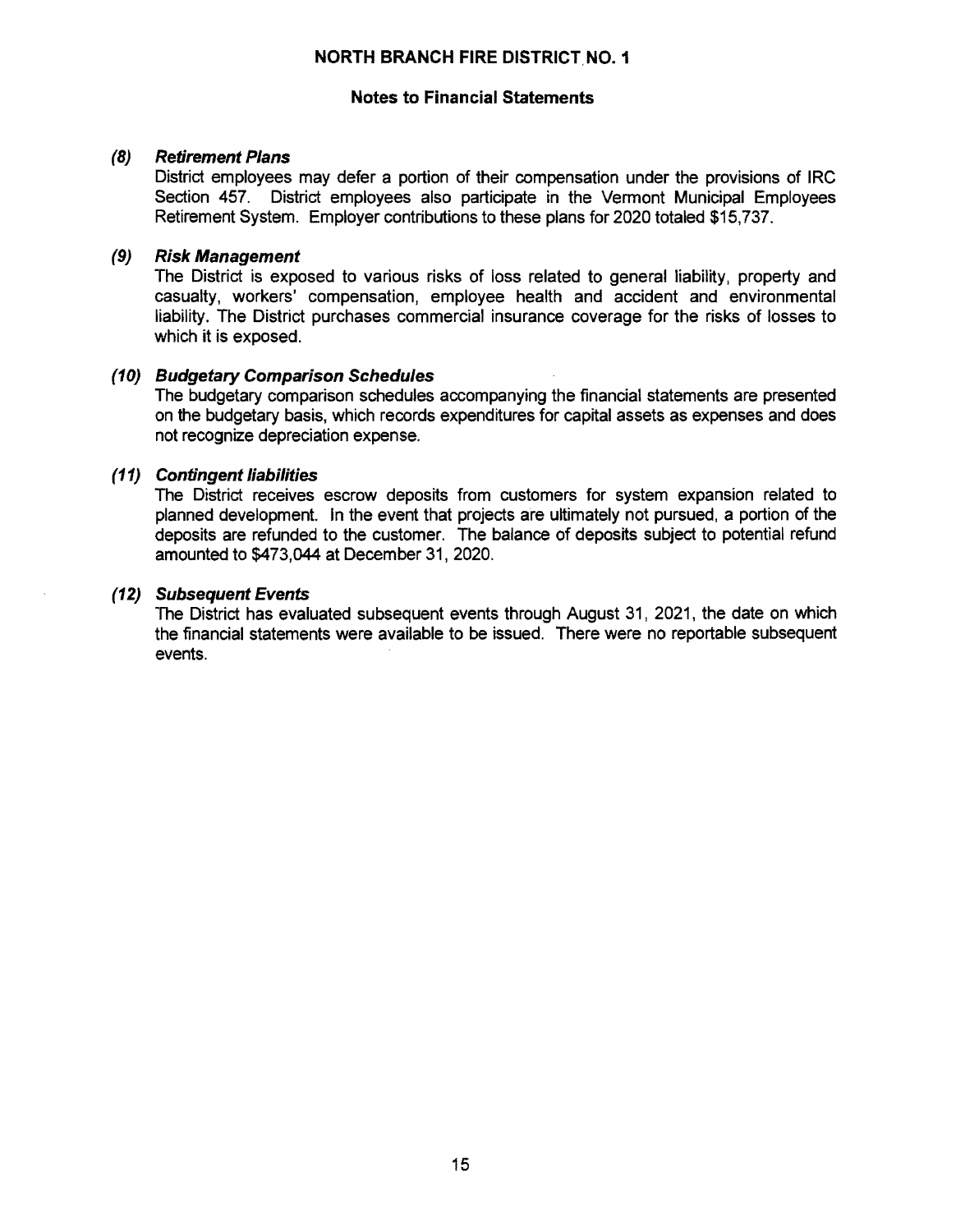# NORTH BRANCH FIRE DISTRICT N0.1 Schedule of Revenues, Expenses and Changes in Net Position - Budget and Actual • Budgetary Basis Year Ended December 31, 2020

|                                     |                 |               | <b>Variance</b><br>Favorable |
|-------------------------------------|-----------------|---------------|------------------------------|
|                                     | <b>Budget</b>   | <b>Actual</b> | (Unfavorable)                |
| Revenue collected:                  |                 |               |                              |
| Operations:                         |                 |               |                              |
| Usage                               | \$<br>1,279,065 | 1,307,957     | 28,892                       |
| <b>Clerical fees</b>                | 1,500           | 300           | (1,200)                      |
| Other                               | 14,900          | 46,789        | 31,889                       |
| Miscellaneous income                | 30              | 662           | 632                          |
| <b>Fines</b>                        | 250             |               | (250)                        |
| Money market interest               | 4,830           | 41            | (4,789)                      |
| Tax sales (reimbursements)          | 46,750          | 109,396       | 62,646                       |
|                                     | 1,347,325       | 1,465,145     | 117,820                      |
| Delinquent collection:              |                 |               |                              |
| Interest collected                  | 9,000           | 16,326        | 7,326                        |
| Penalties                           | 11,200          | 27,776        | 16,576                       |
|                                     | 20,200          | 44,102        | 23,902                       |
| Capital:                            |                 |               |                              |
| <b>DEC-SRF Grant</b>                |                 | 193,272       | 193,272                      |
| Debt forgiven                       |                 | 440,049       | 440,049                      |
| Hookup fees                         | 135,000         | 74,400        | (60, 600)                    |
| Inspection                          | 100             | (2, 375)      | (2, 475)                     |
| Capital investment interest         | 5               | 306           | 301                          |
| <b>Meters</b>                       | 1,750           | 7,374         | 5,624                        |
| Capital bond tax                    | 407,968         | 402,144       | (5,824)                      |
| Bond account interest               |                 | 121           | 121                          |
| Capital raised by users             | 500,000         | 500,000       |                              |
| Miscellaneous income                | 1,000           | 1,078         | 78                           |
| Reimbursements - Grant #RF1-197-2.0 | 393,344         |               | (393, 344)                   |
|                                     | 1,439,167       | 1,616,369     | 177,202                      |
| Escrow:                             |                 |               |                              |
| "A" Priority interest               | 115             | 194           | 79                           |
| As-built investment interest        | 5               |               | (5)                          |
|                                     | 120             | 194           | 74                           |
| Total revenue collected             | 2,806,812       | 3,125,810     | 318,998                      |

( continued)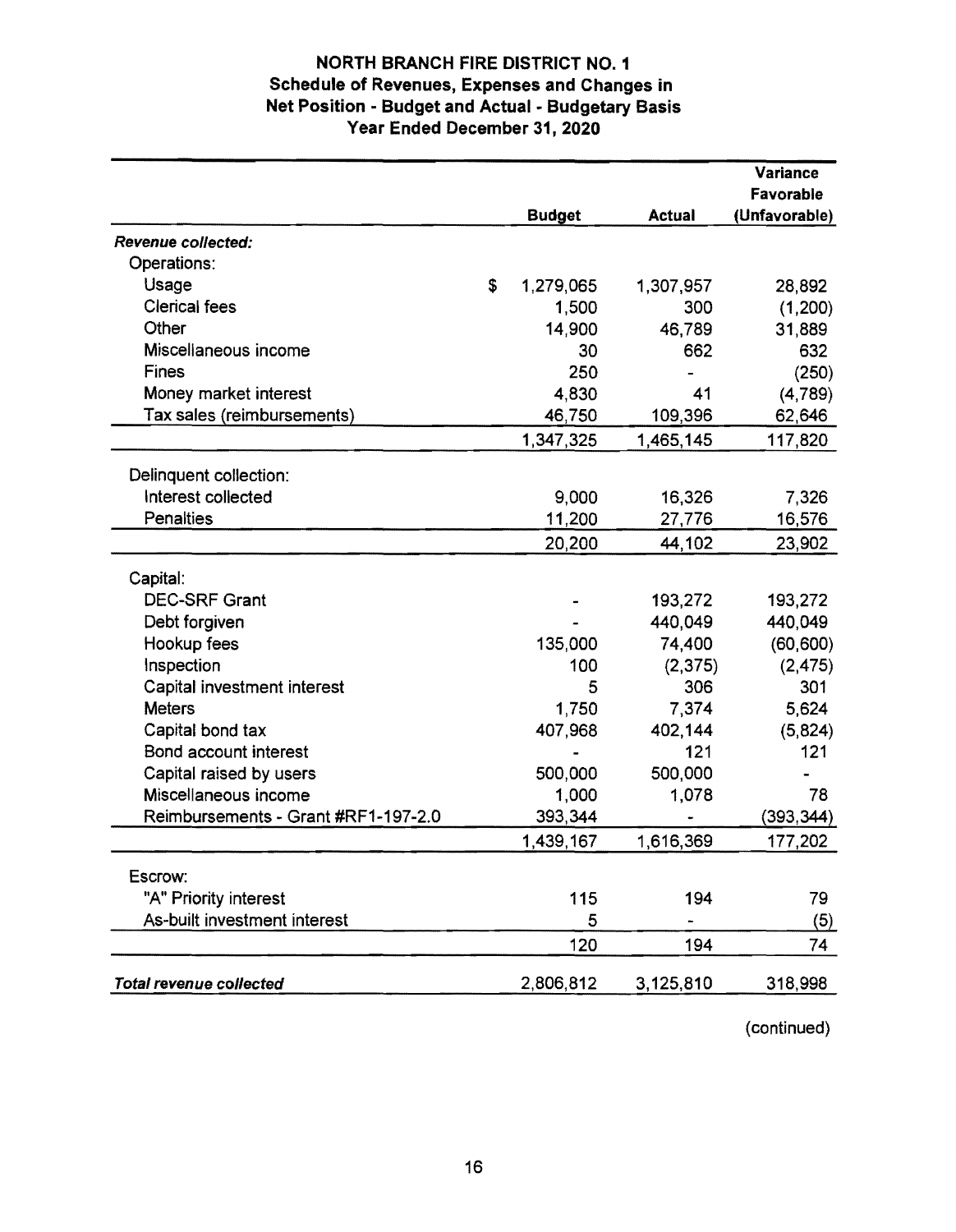# NORTH BRANCH FIRE DISTRICT NO. 1 Schedule of Revenues, Expenses and Changes in Net Assets - Budget and Actual - Budgetary Basis (Continued) Year Ended December 31, 2020

|                                 |               |               | Variance                   |
|---------------------------------|---------------|---------------|----------------------------|
|                                 | <b>Budget</b> | <b>Actual</b> | Favorable<br>(Unfavorable) |
| <b>Expenses paid:</b>           |               |               |                            |
| Operations:                     |               |               |                            |
| Wages                           | \$<br>288,780 | 258,122       | 30,658                     |
| Employee insurance              | 107,638       | 75,936        | 31,702                     |
| Worker's compensation           | 18,000        | 15,072        | 2,928                      |
| <b>Social Security/Medicare</b> | 22,500        | 17,576        | 4,924                      |
| Unemployment taxes              | 1,500         | 138           | 1,362                      |
| Retirement                      | 18,500        | 15,737        | 2,763                      |
|                                 | 456,918       | 382,581       | 74,337                     |
| Office:                         |               |               |                            |
| Property taxes                  | 3,300         | 5,716         | (2, 416)                   |
| <b>Office supplies</b>          | 7,500         | 9,488         | (1,988)                    |
| Copier lease                    | 1,650         | 1,627         | 23                         |
| Postage                         | 6,500         | 3,639         | 2,861                      |
| <b>Dues</b>                     | 1,425         | 1,729         | (304)                      |
| Annual meeting                  | 300           |               | 300                        |
| Insurance                       | 23,550        | 11,278        | 12,272                     |
| Electricity                     | 96,050        | 95,740        | 310                        |
| Office cleaning                 | 1,700         | 1,660         | 40                         |
| Computer and internet           | 6,501         | 13,149        | (6,648)                    |
| <b>External auditor</b>         | 9,500         | 8,000         | 1,500                      |
| Service charges                 | 100           | 61            | 39                         |
| Other                           | 1,950         | 572           | 1,378                      |
|                                 | 160,026       | 152,659       | 7,367                      |
|                                 |               |               |                            |
| Committee:                      | 45,000        | 9,524         | 35,476                     |
| Legal<br><b>Miscellaneous</b>   | 650           | 265           | 385                        |
|                                 | 5,000         | 6,501         | (1,501)                    |
| Advertising                     | 50,650        | 16,290        | 34,360                     |
|                                 |               |               |                            |
| Unbudgeted:                     |               | 291,997       | (291,997)                  |
| Loan repayments                 |               |               |                            |
|                                 |               | 291,997       | (291,997)                  |
| Employee:                       |               |               |                            |
| Travel                          | 3,200         | 1,809         | 1,391                      |
| Training                        | 3,000         | 1,020         | 1,980                      |
| <b>Uniforms</b>                 | 2,400         | 553           | 1,847                      |
|                                 | 8,600         | 3,382         | 5,218                      |

( continued)

l,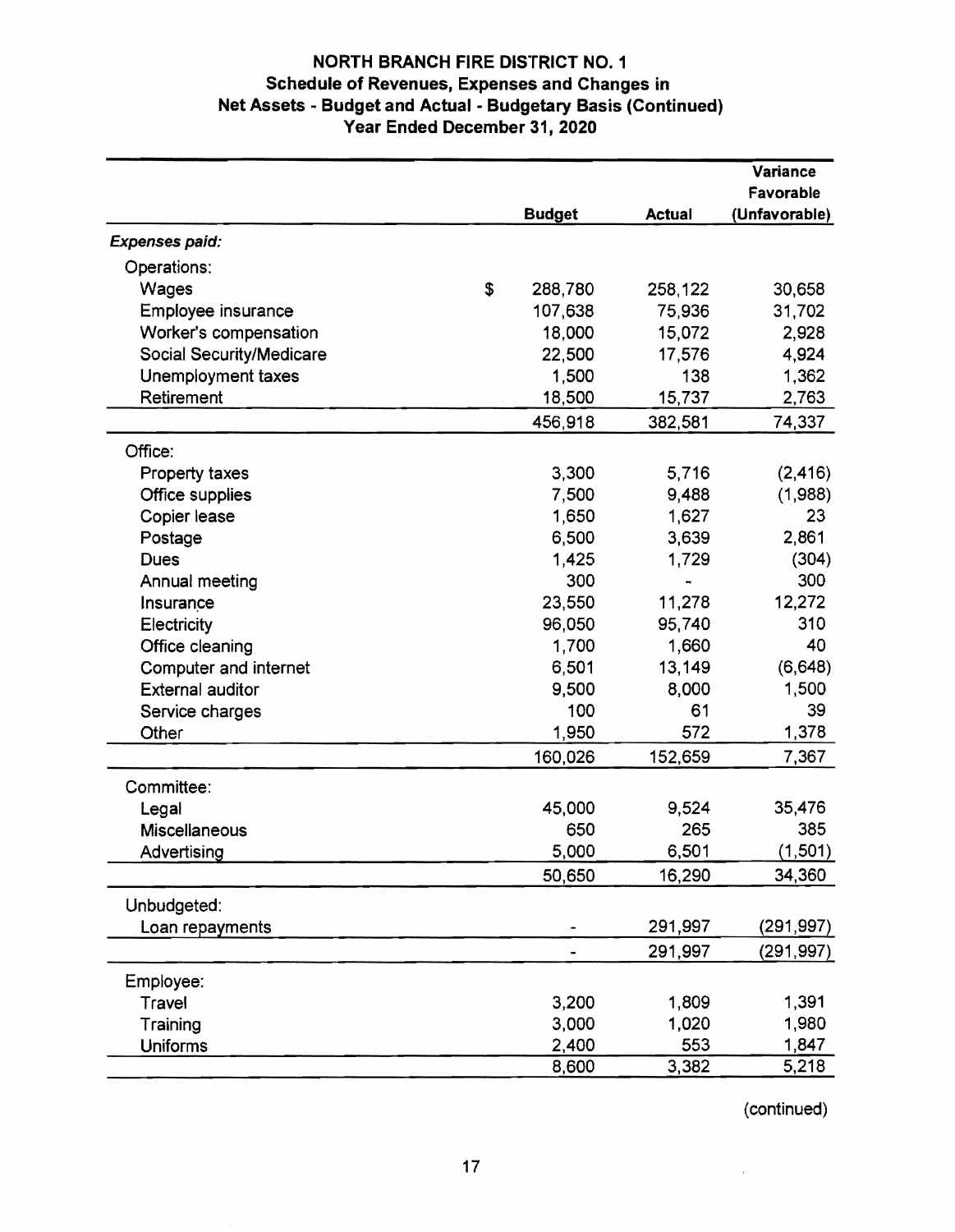# NORTH BRANCH FIRE DISTRICT NO. 1 Schedule of Revenues, Expenses and Changes in Net Assets - Budget and Actual - Budgetary Basis (Continued) Year Ended December 31, 2020

|                                   |               |               | Variance<br>Favorable |
|-----------------------------------|---------------|---------------|-----------------------|
|                                   | <b>Budget</b> | <b>Actual</b> | (Unfavorable)         |
| <b>Expenses paid (continued):</b> |               |               |                       |
| Laboratory:                       |               |               |                       |
| Water quality bio/mon well        | 39,000        | 38,089        | 911                   |
| <b>Supplies</b>                   | 3,500         | 5,139         | (1,639)               |
|                                   | 42,500        | 43,228        | (728)                 |
| Supplies:                         |               |               |                       |
| Chemicals                         | 17,000        | 18,000        | (1,000)               |
| Materials and supplies            | 3,850         | 3,816         | 34                    |
| Safety equipment                  | 1,000         | 1,202         | (202)                 |
| Meter general maintenance         | 1,700         | 5,606         | (3,906)               |
| Sludge field/pipe supplies        | 4,300         | 5,800         | (1,500)               |
|                                   | 27,850        | 34,424        | (6, 574)              |
| Utilities:                        |               |               |                       |
| Electricity                       | 1,000         | 2,909         | (1,909)               |
| Vehicle fuel                      | 4,175         | 2,905         | 1,270                 |
| Fuel heat                         | 14,000        | 10,562        | 3,438                 |
| Vehicle expenses                  | 2,500         | 1,131         | 1,369                 |
| Telephone/lines                   | 9,000         | 6,490         | 2,510                 |
| Alarm systems                     | 1,650         | 1,516         | 134                   |
|                                   | 32,325        | 25,513        | 6,812                 |
| Repairs:                          |               |               |                       |
| <b>Equipment repairs</b>          | 23,100        | 14,705        | 8,395                 |
| Manhole/line repairs              | 3,500         | 532           | 2,968                 |
| Engineering                       | 5,000         | 1,967         | 3,033                 |
| <b>Building maintenance</b>       | 1,600         | 1,605         | (5)                   |
| Pump station maintenance          | 4,000         |               | 4,000                 |
|                                   | 37,200        | 18,809        | 18,391                |
| Sludge:                           |               |               |                       |
| Sludge disposal                   | 59,000        | 34,091        | 24,909                |
| Capital funding                   | 500,000       | 500,000       |                       |
|                                   | 559,000       | 534,091       | 24,909                |
| Miscellaneous:                    |               |               |                       |
| Reimbursements                    | 10,000        | 7,277         | 2,723                 |
| Landscaping administration        | 200           | 185           | 15                    |
|                                   | 10,200        | 7,462         | 2,738                 |

( continued)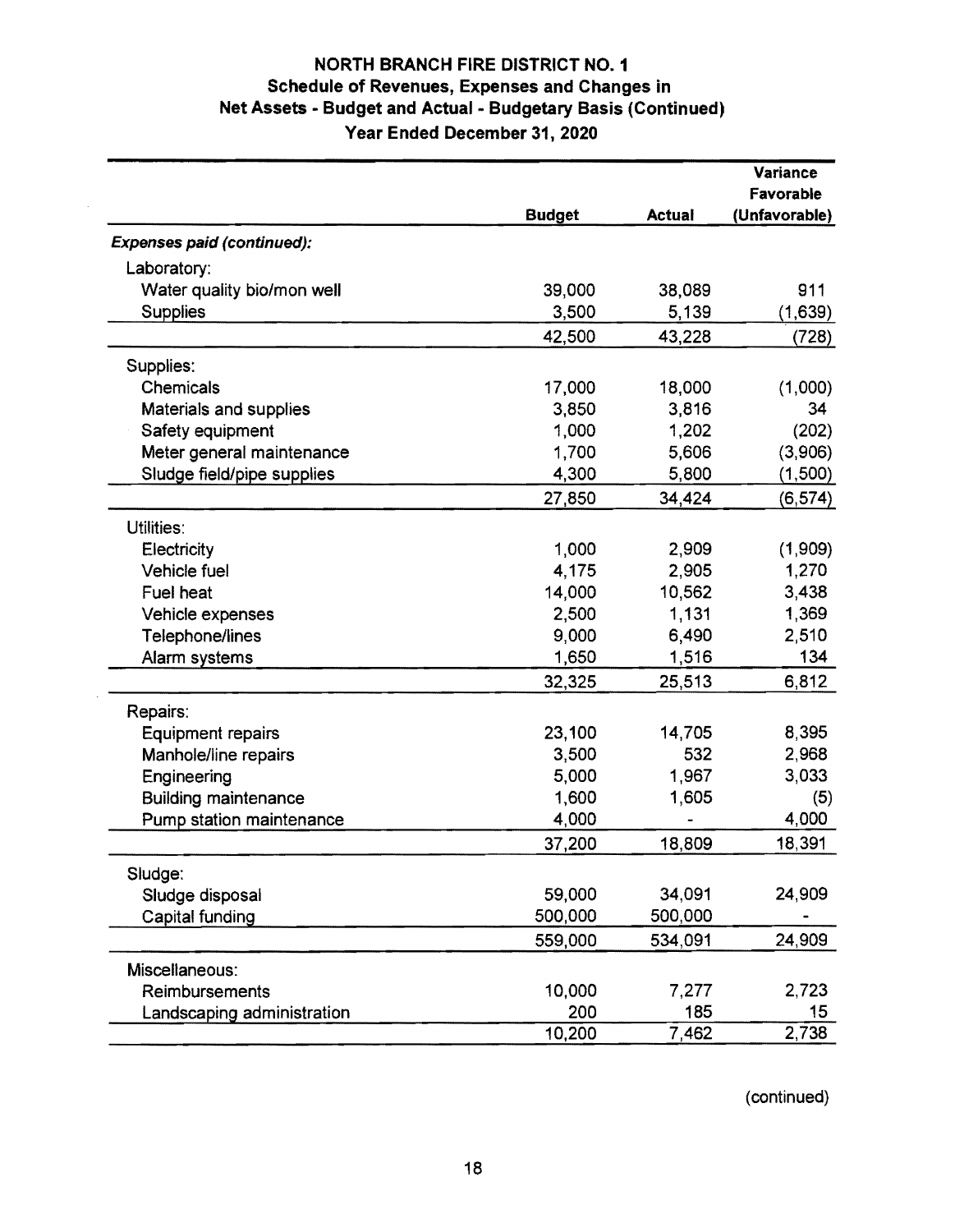# NORTH BRANCH FIRE DISTRICT NO. 1 Schedule of Revenues, Expenses and Changes in Net Assets - Budget and Actual - Budgetary Basis (Continued) Year Ended December 31, 2020

|                                                                                                        |               |               | <b>Variance</b>            |
|--------------------------------------------------------------------------------------------------------|---------------|---------------|----------------------------|
|                                                                                                        | <b>Budget</b> | <b>Actual</b> | Favorable<br>(Unfavorable) |
| <b>Expenses paid (continued):</b>                                                                      |               |               |                            |
| Permits:                                                                                               |               |               |                            |
| Discharge permit                                                                                       | 16,800        | 17,148        | (348)                      |
| Solid waste permit                                                                                     | 800           |               | 800                        |
| Permits - other                                                                                        | 400           |               | 400                        |
|                                                                                                        | 18,000        | 17,148        | 852                        |
| Capital projects:                                                                                      |               |               |                            |
| <b>Fed Mandated Audit</b>                                                                              | 4,000         |               | 4,000                      |
| <b>Capital Project Engineering</b>                                                                     | 25,000        |               | 25,000                     |
| <b>Capital Reimbursements</b>                                                                          |               | 18,200        | (18, 200)                  |
| Route 100 Pump and Check Valves                                                                        | 21,855        | 2,841         | 19,014                     |
| <b>Mount Snow Grinder</b>                                                                              | 16,391        | 25,165        | (8,774)                    |
| Pond Transfer Pump, Rails                                                                              |               | 22,696        | (22, 696)                  |
| <b>Recirculating Pump</b>                                                                              |               | 6,237         | (6, 237)                   |
| Project Upgrade                                                                                        |               | 419,435       | (419, 435)                 |
| Pond Project                                                                                           |               | 2,843         | (2, 843)                   |
| <b>Pond Project Engineering</b>                                                                        |               | 11,763        | (11, 763)                  |
|                                                                                                        | 67,246        | 509,180       | (441, 934)                 |
| Total expenses paid                                                                                    | 1,470,515     | 2,036,764     | (566,249)                  |
| <b>Excess of revenue collected over</b>                                                                |               |               |                            |
| \$<br>expenses paid, budgetary basis                                                                   | 1,336,297     | 1,089,046     | (247, 251)                 |
| Reconciliation to statement of revenues expenses and changes in<br>net position - modified cash basis: |               |               |                            |
| Excess of revenues collected over expenses<br>paid, budgetary basis                                    |               |               | \$<br>1,089,046            |
| Add:                                                                                                   |               |               |                            |
| Cash disbursements for noncurrent assets                                                               |               |               | 490,980                    |
| Cash disbursement for bond principal payment                                                           |               |               | 237,684                    |
| Less:                                                                                                  |               |               |                            |
| Depreciation and amortization expense                                                                  |               |               | (407, 574)                 |
| Change in net position, modified cash basis                                                            |               |               | \$<br>1,410,136            |

 $\sim$   $\sim$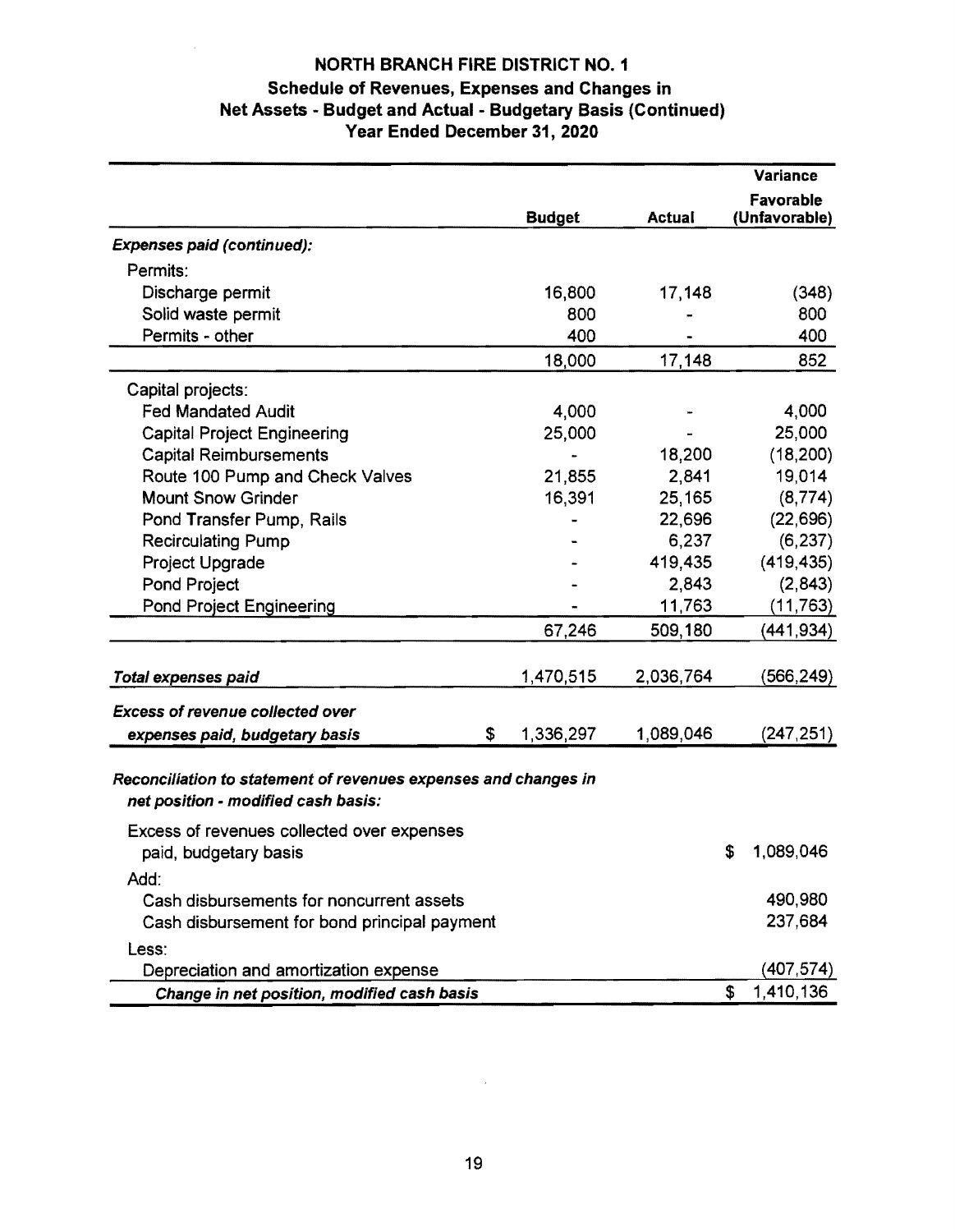

### Independent Auditor's Report on Internal Control over Financial Reporting and on Compliance and Other Matters Based on an Audit of Financial Statements Performed in Accordance with Government Auditing Standards

Prudential Committee North Branch Fire District No. 1

We have audited, in accordance with the auditing standards generally accepted in the United States of America and the standards applicable to financial audits contained in Government Auditing Standards issued by the Comptroller General of the United States, the statement of net position - modified cash basis as of December 31, 2020 and the related statements of revenues, expenses and changes in net position  $-$  modified cash basis and cash flows  $-$  modified cash basis for the year then ended, and the related notes to the financial statements which collectively comprise the North Branch Fire District No. 1 's basic financial statements and have issued our report thereon dated August 31, 2021.

#### Internal Control over Financial Reporting

In planning and performing our audit, we considered North Branch Fire District No. 1 's internal control over financial reporting as a basis for designing our auditing procedures for the purpose of expressing our opinions on the financial statements, but not for the purpose of expressing an opinion on the effectiveness of North Branch Fire District No. 1 's internal control over financial reporting. Accordingly, we do not express an opinion on the effectiveness of the North Branch Fire District No. 1's internal control over financial reporting.

A deficiency in internal control exists when the design or operation of a control does not allow management or employees, in the normal course of performing their assigned functions, to prevent, or detect and correct, misstatements on a timely basis. A material weakness is a deficiency, or a combination of deficiencies, in internal control, such that there is a reasonable possibility that a material misstatement of the entity's financial statements will not be prevented, or detected and corrected on a timely basis. A significant deficiency is a deficiency, or a combination of deficiencies, in internal control that is less severe than a material weakness, yet important enough to merit attention by those charged with governance.

Our consideration of internal control was for the limited purpose described in the first paragraph of this section and was not designed to identify all deficiencies in intemal control that might be material weaknesses or, significant deficiencies. Given these limitations, during our audit we did not identify any deficiencies in internal control that we consider to be material weaknesses. However, material weaknesses may exist that have not been identified.

#### Compliance and Other Matters

As part of obtaining reasonable assurance about whether North Branch Fire District No. 1's financial statements are free of material misstatement, we performed tests of its compliance with certain provisions of laws, regulations, contracts, and grant agreements, noncompliance with which could have a direct and material effect on the determination of financial statement amounts. However, providing an opinion on compliance with those provisions was not an objective of our audit, and accordingly, we do not express such an opinion. The results of our tests disclosed no instances of noncompliance or other matters that are required to be reported under Government Auditing Standards.

> 115 Elm Street• P.O. Box 319 • Bennington.Vermont 05201-0319 (802) 442-5552 • (800) 894-551 I Facsimile: (802) 442-7314 • e-mail: mail@lovecody.com www.lovecody.com